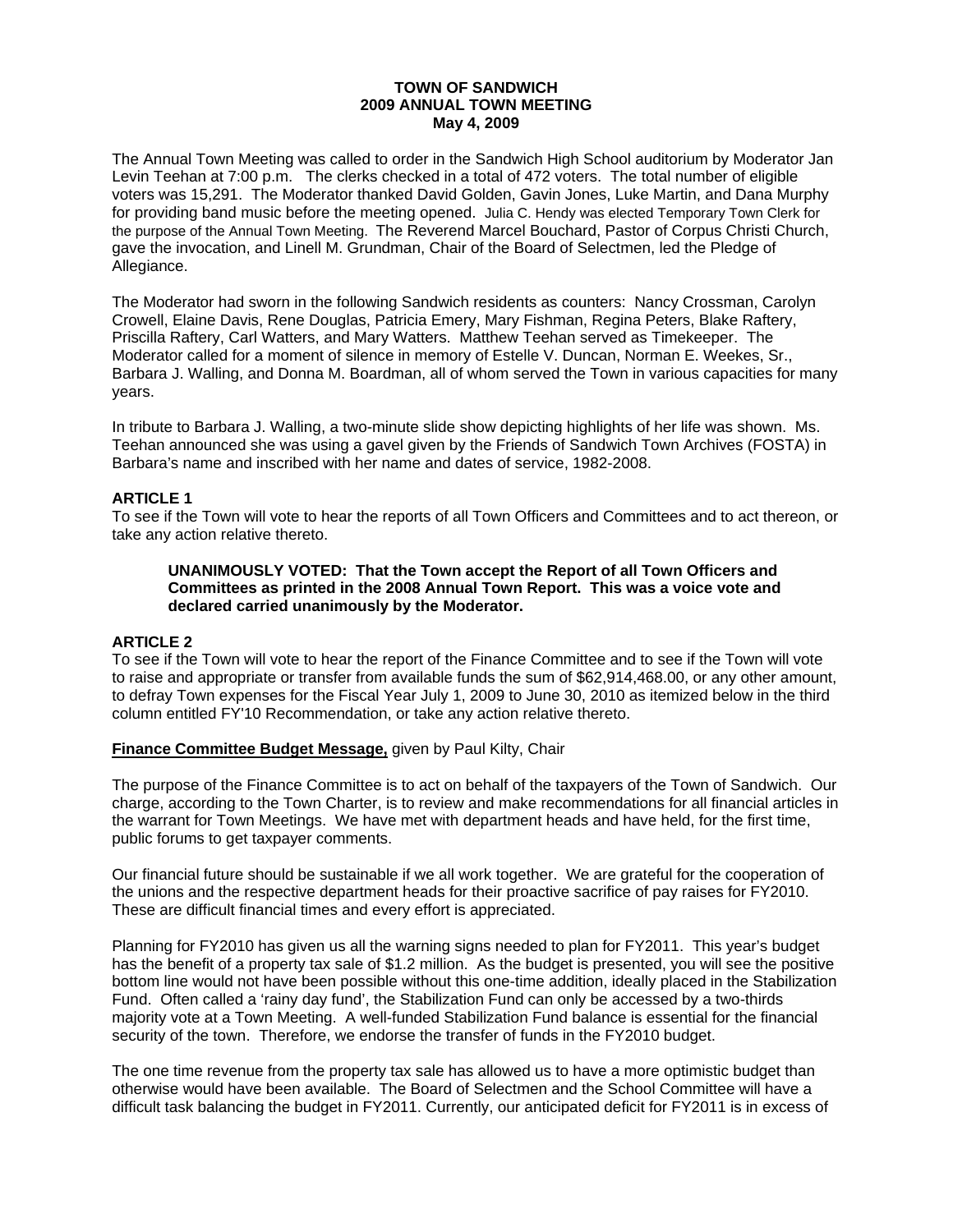\$2.7 million. Therefore, the Finance Committee encourages cost saving measures be identified and acted upon in all budget related areas.

An ongoing concern for town officials and managers has been the maintenance of buildings and capital assets; both budgeted and deferred. Our present funding support is inadequate. Maintenance costs which would be considered necessary, but not immediate, have been deferred to future years. Facilities will need substantial upgrades and renovations. The roads are the largest town asset. The declining road conditions must be addressed. Planning and engineering work will be needed and accurate cost estimates will be mandatory to ensure adequate capital improvement planning. The state of our capital infrastructure is an opportunity to plan for our town's future in a cost effective way. The Local Comprehensive Plan and the Capital Improvement Planning Committee's report will show the importance of making decisions to replace or renovate key Capital Facilities. This is important for the quality, safety and health of our town. It is likely a debt exclusion will become necessary to respond to these capital needs.

Consistent with the Town's Charter, the Finance Committee, for the first time, has reviewed the articles for the projects of the Community Preservation Committee. Our recommendations are based upon information and financial data provided by the CPC and the Town Manager. The Finance Committee's role is not to endorse the projects, but rather validate their financing within the Community Preservation Act funds.

Within the \$65.5 million budget there are many areas of concern. Both of our elected bodies, the Board of Selectmen and the School Committee, have insisted upon fair and accurate delineation of the various choices that would lead to a balanced FY2010 budget. The Finance Committee has looked at the detailed data and has offered careful criticism and thoughtful suggestions. Each of the departments who presented before the Finance Committee has done a commendable job presenting the state of affairs and budget requirements for this next fiscal year. We thank them for their conscientious work. Many of the departments in the Town of Sandwich excel in efficient use of tax dollars.

We can all be proud of the town of Sandwich, Massachusetts. It is a well-presented community of high qualities which reflect its citizens. We are honored to have served our community during this past year.

|            |                              | <b>FY'08</b>         | <b>FY'09</b>         | <b>FY'10</b>          |
|------------|------------------------------|----------------------|----------------------|-----------------------|
| <u>No.</u> | Department                   | <b>Appropriation</b> | <b>Appropriation</b> | <b>Recommendation</b> |
| 114        | Moderator                    | 450                  | 450                  |                       |
| 123        | Selectmen/Administrator      | 315,317              | 360,172              | 382,310               |
|            | <b>Personnel Expenses</b>    | 233,693              | 145,580              | 76,799                |
| 131        | <b>Finance Committee</b>     | 2,200                | 2,200                | 2,200                 |
| 135        | Accounting                   | 146,918              | 168,310              | 172,844               |
| 141        | Assessing                    | 313,686              | 323,884              | 338,531               |
| 145        | Treasurer                    | 171,617              | 171,762              | 164,030               |
| 146        | <b>Tax Collector</b>         | 207,151              | 224,586              | 229,981               |
| 147        | Tax Title                    | 15,000               | 15,000               | 25,000                |
| 151        | Legal                        | 200,000              | 225,000              | 225,000               |
| 152        | Human Resources              | 107,419              | 123,329              | 143,842               |
| 161        | <b>Town Clerk</b>            | 136,986              | 150,801              | 153,934               |
| 162        | Elections & Registrations    | 51,400               | 51,500               | 35,500                |
| 171        | <b>Natural Resources</b>     | 218,760              | 225,126              | 233,008               |
| 175        | Planning & Development       | 141,003              | 143,549              | 150,849               |
| 190        | <b>Facilities Management</b> | 387,281              | 394,463              | 410,784               |
| 195        | <b>Town Reports</b>          | 13,000               | 13,000               | 11,000                |
| 196        | <b>Bind Town Records</b>     | 1,000                | 1,000                | 1,000                 |
| 197        | Data Processing              | 295,678              | 315,020              | 331,156               |
|            | <b>Total 100s</b>            | 2,958,559            | 3,054,732            | 3,087,769             |

# **FY'10 BUDGET TOTALS**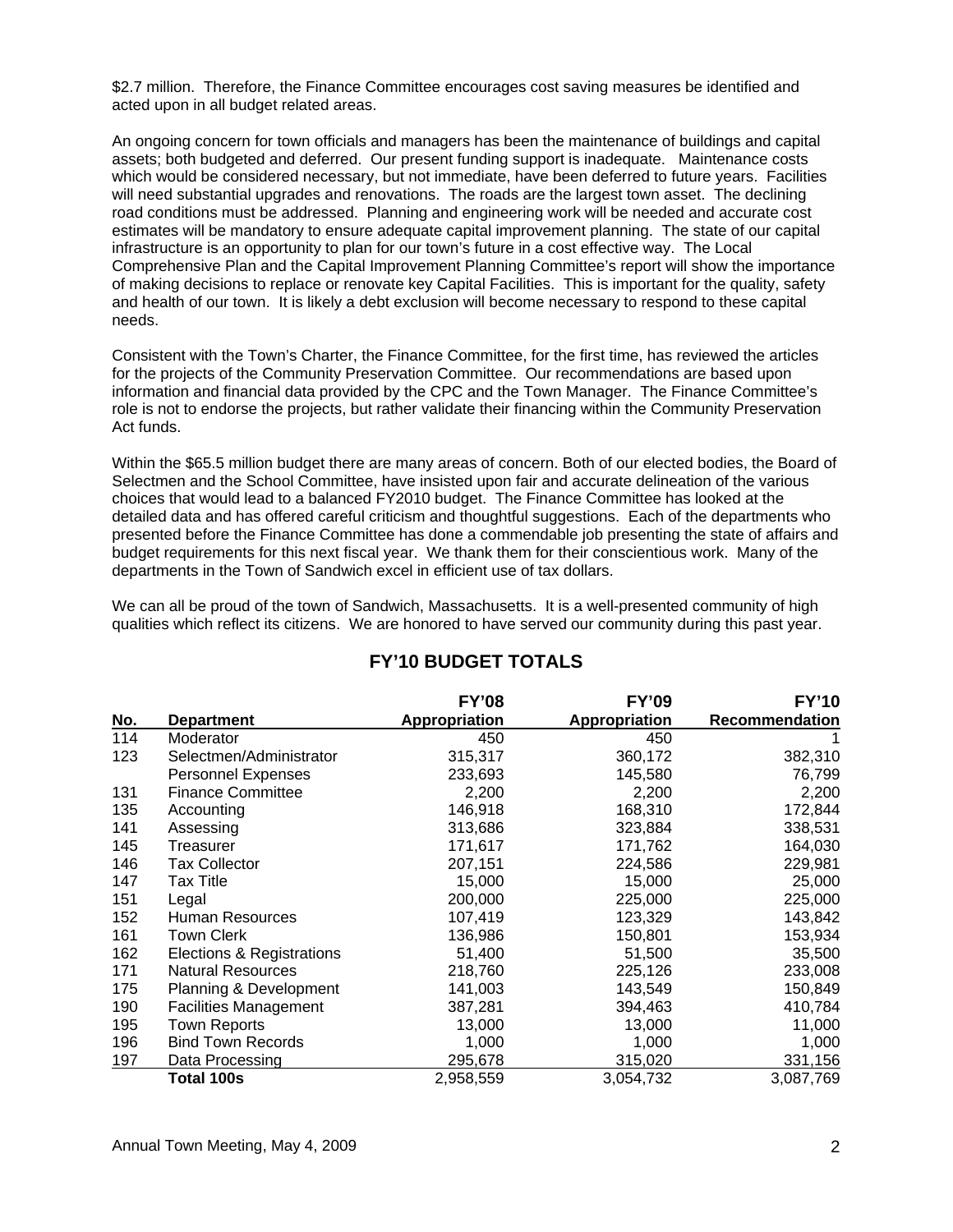| 210        | <b>Police Department</b>                                                      | 2,973,135  | 3,005,303  | 3,058,024         |
|------------|-------------------------------------------------------------------------------|------------|------------|-------------------|
| 220        | <b>Fire Department</b>                                                        | 3,486,970  | *3,560,155 | 3,631,921         |
| 241        | Inspections                                                                   | 208,807    | 222,944    | 229,480           |
| 244        | Weights & Measures                                                            | 1,200      | 1,200      | 1,200             |
| 291        | <b>Emergency Management</b>                                                   | 2,000      | 5,250      | 5,250             |
| 294        | Forest Warden                                                                 | 1,500      | 1,500      | 1,500             |
| 297        | <b>Bourne Shellfish</b>                                                       | 4,000      | 4,000      | 4,000             |
| 299        | <b>Greenhead Fly</b>                                                          | 1,500      | 1,500      | 1,500             |
|            | Total 200s                                                                    | 6,679,112  | 6,801,852  | 6,932,875         |
|            |                                                                               |            |            |                   |
| 300        | <b>School Department</b>                                                      | 28,549,981 | 30,086,416 | 30,550,780        |
| 313        | <b>UCCRVTS</b>                                                                | 1,606,650  | 1,755,017  | 1,575,093         |
|            | Total 300s                                                                    | 30,156,631 | 31,841,433 | 32,125,873        |
|            |                                                                               |            |            |                   |
| 410        | DPW - Engineering                                                             | 125,235    | 117,795    | 123,293           |
| 420        | DPW - Highways                                                                | 1,203,710  | 1,446,213  | 1,478,417         |
| 421        | Snow & Ice                                                                    | 250,006    | 250,007    | 250,008           |
| 424        | Streetlights                                                                  | 30,000     | 30,000     | 30,000            |
| 435        | DPW - Sanitation                                                              | 780,069    | 787,569    | 765,569           |
|            | Total 400s                                                                    | 2,389,020  | 2,631,584  | 2,647,287         |
| 510        | <b>Health Department</b>                                                      | 152,803    | 161,236    | 166,464           |
| 522        | <b>Nursing Department</b>                                                     | 115,172    | 121,865    | 126,322           |
| 541        | Council on Aging                                                              | 131,515    | 140,043    | 145,369           |
| 543        | <b>Veterans Services</b>                                                      | 29,349     | 31,759     | 37,591            |
| 547        | <b>Disabilities Commission</b>                                                | 500        | 500        | $\mathbf 0$       |
|            | <b>Total 500s</b>                                                             | 429,339    | 455,403    | 475,746           |
|            |                                                                               |            |            |                   |
| 610        | Library                                                                       | 800,219    | 849,225    | 866,210           |
| 629        | Youth Task Force                                                              | 500        | 500        | 0                 |
| 630        | <b>Recreation Department</b>                                                  | 61,439     | 69,258     | 70,849            |
| 650        | DPW - Parks                                                                   | 23,250     | 13,850     | 13,850            |
| 671        | Hoxie House / Grist Mill                                                      | 20,000     | 20,000     | 0                 |
| 693        | <b>Memorial Day</b>                                                           | 1,200      | 1,200      | 1,200             |
| 694        | <b>Historic District</b>                                                      | 11,500     | 11,500     | 11,500            |
|            | Total 600s                                                                    | 918,108    | 965,533    | 963,609           |
|            | <b>OPERATING SUBTOTAL:</b>                                                    | 43,530,769 | 45,750,537 | 46,233,159        |
| 135        | Marina & SHGC Indirect Costs Transfers                                        |            |            |                   |
| 171        |                                                                               |            |            | 30,000            |
| 171        | <b>Waterways Fund Transfer</b><br><b>DNR Consultant Balance Transfer</b>      |            |            | 17,500            |
| 210        | <b>Ambulance Fund Transfer</b>                                                |            |            | 23,902<br>150,000 |
|            |                                                                               |            |            |                   |
| 630        | Beach and Recreation Account Transfers (incl. Sandy Neck)                     |            |            | 168,634           |
| 645<br>650 | <b>Community Preservation Act Debt</b><br><b>Cemetery Trust Fund Transfer</b> |            |            | 948,892<br>22,000 |
|            |                                                                               |            |            |                   |
|            | <b>INTER-FUND TRANSFERS SUBTOTAL:</b>                                         |            |            | 1,360,928         |
| 132        | <b>Reserve Fund</b>                                                           |            |            | 300,000           |
| 540        | Social Services Programs                                                      |            |            | 21,200            |
| 710        | Short Term Debt                                                               |            |            | 100,000           |
| 750        | Debt                                                                          |            |            | 3,447,264         |
| 910        | Group Health Insurance                                                        |            |            | 7,850,000         |
| 912        | Medicare                                                                      |            |            | 439,740           |
| 940        | Property & Liability Insurance                                                |            |            | 728,000           |
| 941        | <b>Unemployment Account</b>                                                   |            |            | 200,000           |
| 950        | <b>Retirement Assessment</b>                                                  |            |            | 2,234,177         |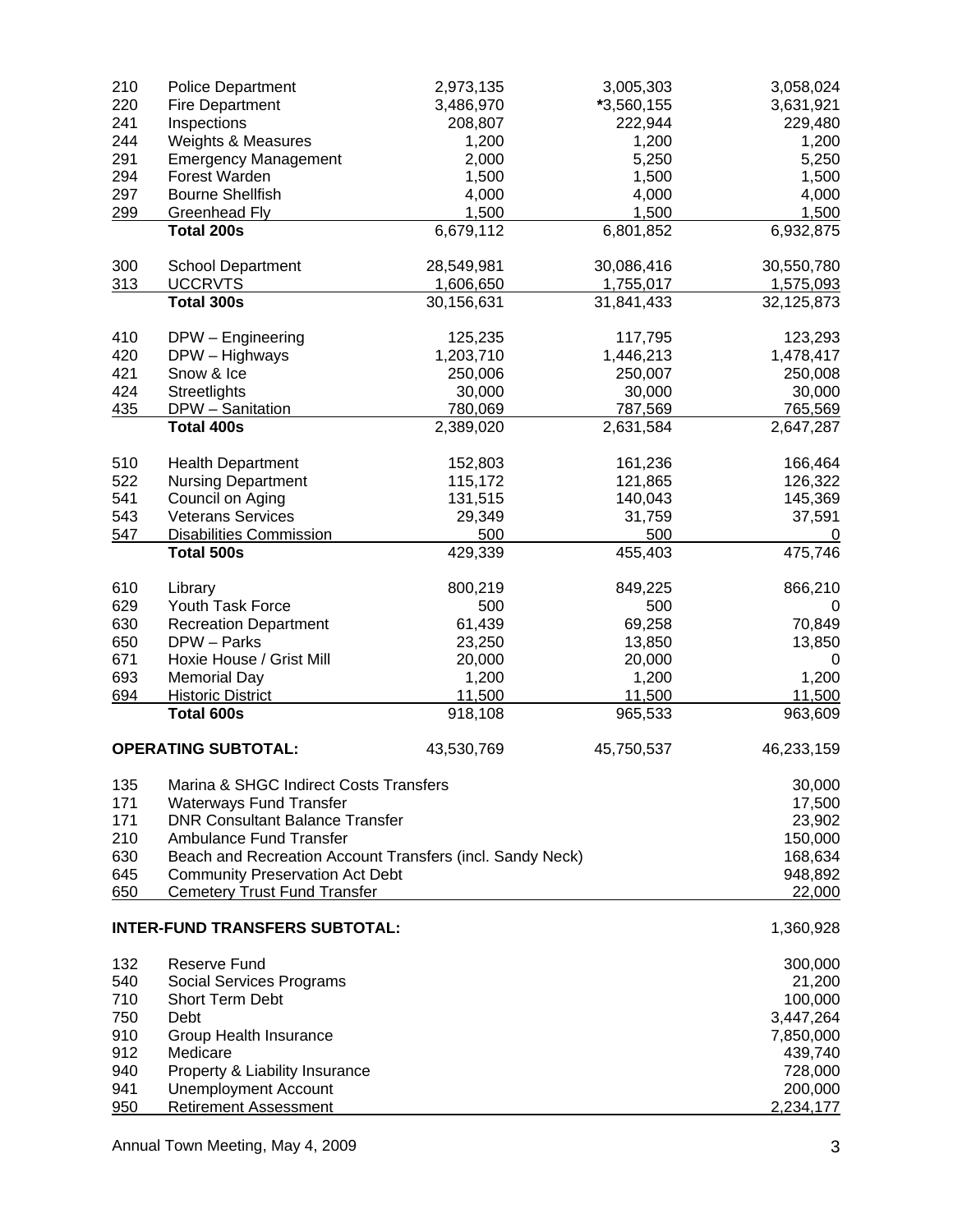#### **OTHER ACCOUNTS SUBTOTAL:** 15,320,381

#### **FY'10 BUDGET TOTAL: 62,914,468**

**\*Note**: The FY'09 Fire Department budget appropriation does not include the \$710,980 added at the October 27, 2008 Special Town Meeting. The majority of these funds are proposed to be reappropriated in Articles 3-5 of this Town Meeting.

**UNANIMOUSLY VOTED: That the Town hear the report of the Finance Committee and raise and appropriate \$58,308,745; transfer and appropriate \$2,344,795 from Free Cash; transfer and appropriate \$900,000 from the ambulance receipts reserved for appropriation account; transfer and appropriate \$150,000 from overlay surplus; transfer and appropriate \$948,892 from the Community Preservation Fund Fiscal Year 2010 estimated annual revenues; transfer and appropriate \$15,000 from Sandwich Marina funds; transfer and appropriate \$168,634 from the beach parking receipts reserved for appropriation account; transfer and appropriate \$23,902 from the Department of Natural Resources Consultant account; transfer and appropriate \$17,500 from the Waterways Fund; transfer and appropriate \$22,000 from cemetery trust funds; and transfer and appropriate \$15,000 from the Sandwich Hollow Golf Club enterprise fund to defray Town expenses for the Fiscal Year 2010 as itemized in the third column entitled FY'10 Recommendation, as printed in the Warrant under Article 2, and set the compensation of elected officials as follows:** 

| <b>Moderator</b>                   |        |
|------------------------------------|--------|
| <b>Chairman Board of Selectmen</b> |        |
| Selectmen – 4 each                 |        |
| <b>Chairman Board of Assessors</b> | 1.500  |
| Assessors – 2 each                 | 1.000  |
| <b>Town Clerk</b>                  | 65.520 |

 **This was a voice vote and declared carried unanimously by the Moderator.** 

## **ARTICLE 3**

To see if the Town will vote to hear the report of the Capital Improvement Planning Committee, and further, to see if the Town will vote to raise and appropriate or transfer from available funds a sum of \$400,000.00, or any other amount, to be expended under the direction of the Board of Selectmen, for the purpose of purchasing and repairing equipment, vehicles, and buildings, and providing related services in accordance with the following list, with any unexpended balance for each item identified below to be placed in the Building Repairs / Capital Purchases account to be expended under the direction of the Board of Selectmen:

| Police Department - Portable Radios Replacement    | 120,000.00 |
|----------------------------------------------------|------------|
| Emergency Management - EOC Communication Equipment | 20,000.00  |
| DPW - Pick-up Truck & Plow Replacement             | 45,000.00  |
| DPW - Purchase of Multi-Purpose Basin Truck        | 135,000.00 |
| Council on Aging - Replace 12-Passenger Van        | 15,000.00  |
| Grist Mill - Replace Walkways & Planking           | 20,000.00  |
| School Department - Carpeting & Painting           | 14,000.00  |
| Natural Resources - Various Equipment              | 7,000.00   |
| Engineering - Surveying Laser Level                | 8,000.00   |
| School - Thermal Windows Replacement               | 7,000.00   |
| <b>Building Repairs / Capital Purchases</b>        | 9,000.00   |

and further**,** 

to see if the Town will vote to raise and appropriate or transfer from available funds a sum of \$180,000.00, or any other amount, to be expended under the direction of the Board of Selectmen, for the purpose of purchasing a vehicle in accordance with the following list, with any unexpended balance to be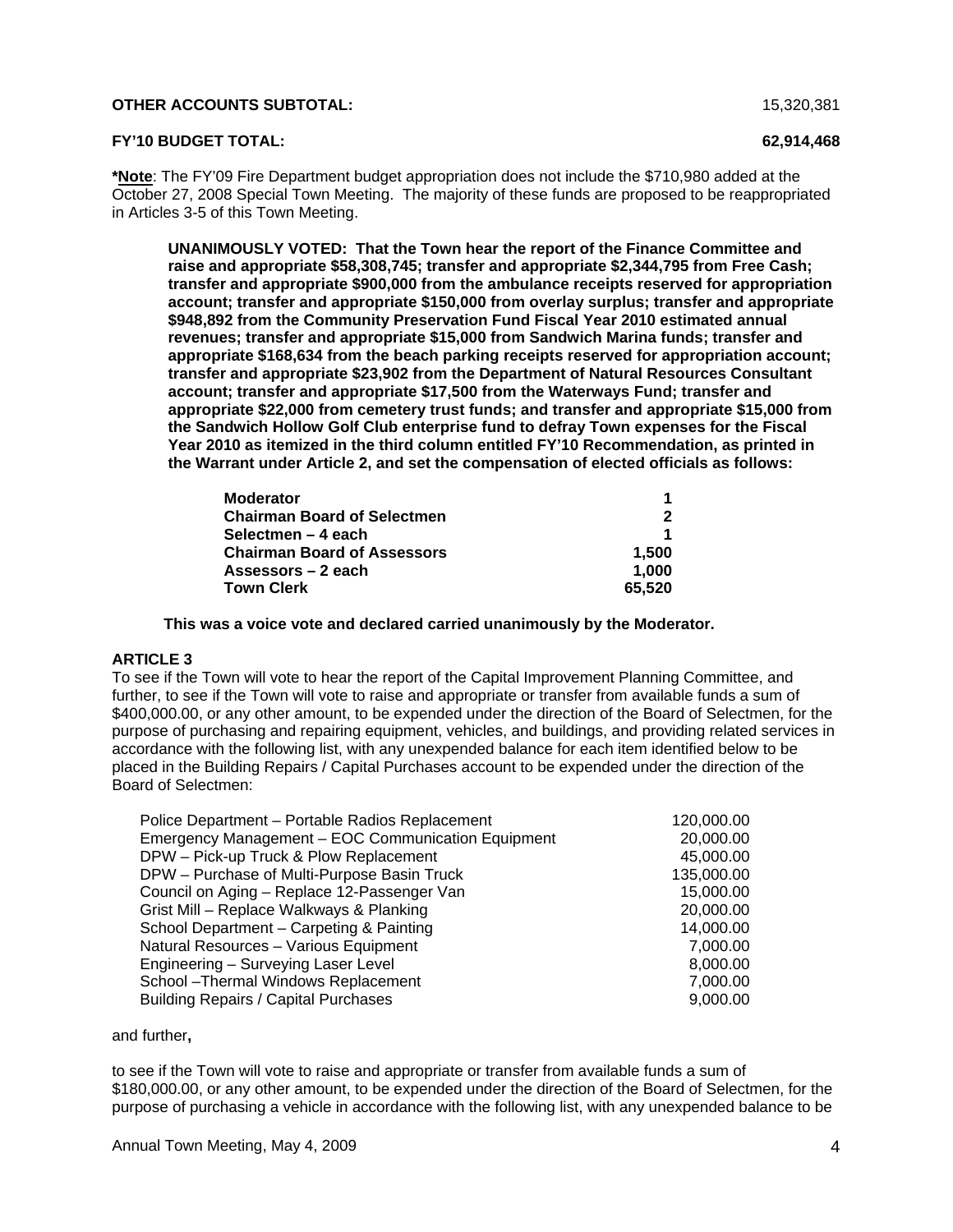placed in the Building Repairs / Capital Purchases account to be expended under the direction of the Board of Selectmen:

Fire Department – Ambulance Replacement 180,000.00

or take any action relative thereto.

The report of the Capital Improvement Planning Committee was given by S. Michael Baker as follows: Before you is the FY '10 Capital Budget. If you support it, you should not leave here thinking you have addressed the Town's capital needs.

What the budget **DOES NOT** include:

- 1. Approximately \$3 million in capital requests for the next four fiscal years (\$750,000 per year)
- 2. The cost of deferred maintenance (routine maintenance that has been postponed for lack of funds.) The complete list will run 8-10 pages and cost millions to address.
- 3. The cost of meeting the need for new capital facilities, including (but not limited to):
	- a. Public safety building
	- b. Senior citizens center
	- c. Branch library
	- d. Municipal building
	- e. Road maintenance
	- f. Old harbor project

Estimated to cost \$40 million or more.

The Capital Improvement Planning Committee expects to present proposals to begin addressing some of these needs in the coming months. In the meantime, we ask your support for this article.

**UNANIMOUSLY VOTED: That the Town hear the report of the Capital Improvement Planning Committee and transfer and appropriate \$400,000 from Fiscal Year 2009 unexpended balances in the Fire Department and transfer and appropriate \$180,000 from the ambulance receipts reserved for appropriation account, to be expended under the direction of the Board of Selectmen, for the purpose of purchasing and repairing equipment, vehicles, and buildings, and providing related services as listed in Article 3 of the warrant, with any unexpended balance for each item identified below to be placed in the Building repairs/Capital Purchases account to be expended under the direction of the Board of Selectmen. This was a voice vote and declared carried unanimously by the Moderator.** 

### **ARTICLE 4**

To see if the Town will vote to raise and appropriate or transfer from available funds the sum of \$256,413.32, or any other amount, said funds to be expended under the direction of the Board of Selectmen, for the purpose of reducing a projected FY'09 deficit in the Snow and Ice Account, or take any action relative thereto.

**UNANIMOUSLY VOTED: That the Town transfer and appropriate \$256,413.32 from Fiscal Year 2009 unexpended balances in the Fire Department for funding the Fiscal Year 2009 Snow and Ice deficit. This was a voice vote and declared carried unanimously by the Moderator.** 

## **ARTICLE 5**

To see if the Town will vote to raise and appropriate or transfer from available funds a sum of \$543.61, or any other amount, to be expended under the direction of the Board of Selectmen, for the purpose of paying a FY'08 invoice from Cape Cod Hospital related to a Police and Fire Accident claim, or take any action relative thereto

**UNANIMOUSLY VOTED: That the Town transfer and appropriate \$543.61 from Fiscal Year 2009 unexpended balances in the Fire Department to pay a Fiscal Year 2008 invoice for a**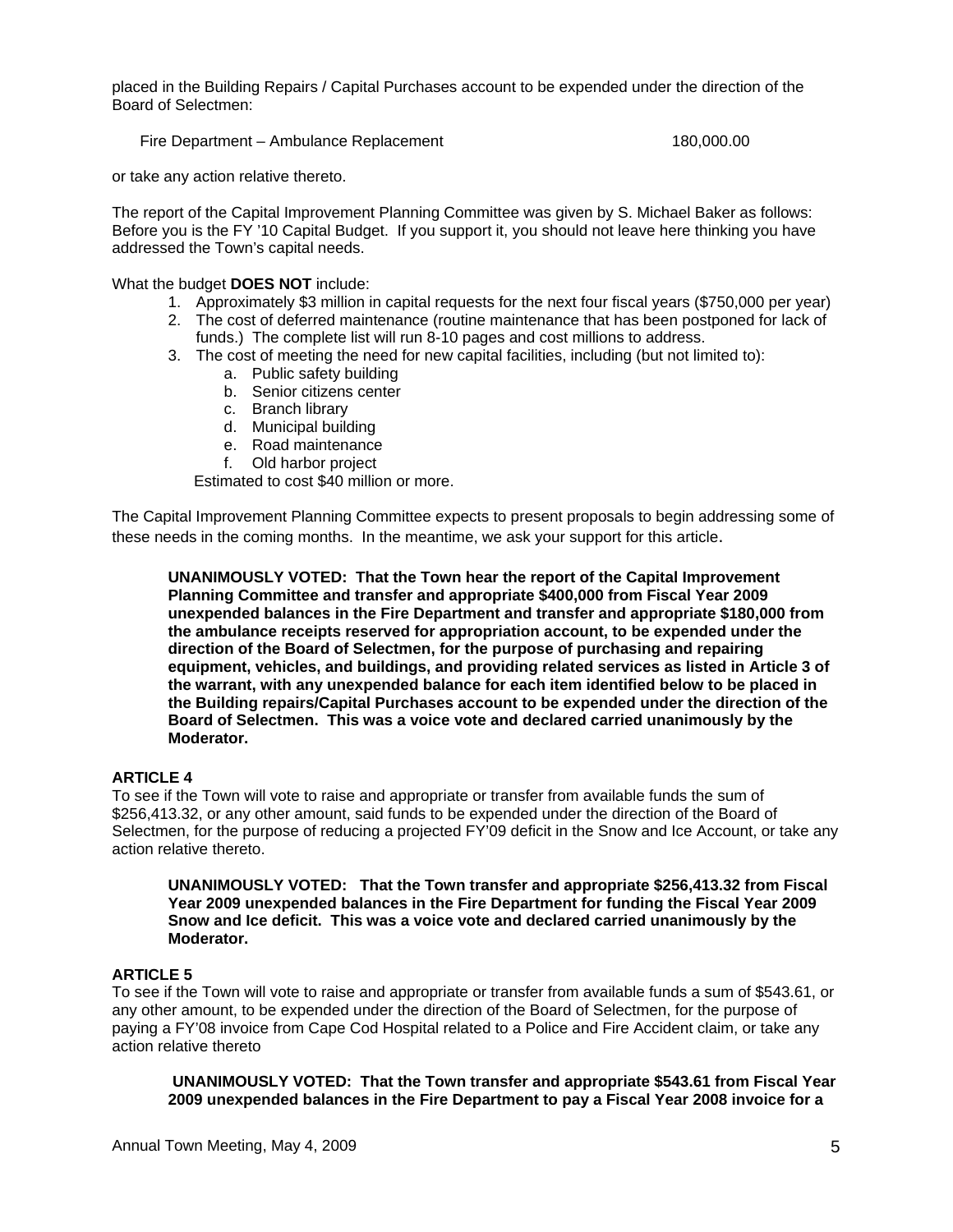#### **Police & Fire Accident insurance claim. This was a voice vote and declared carried unanimously by the Moderator.**

## **ARTICLE 6**

To see if the Town will vote to raise and appropriate or transfer from available funds the sum of \$500,000.00, or any other amount, to the Stabilization Fund, or take any action relative thereto.

#### **UNANIMOUSLY VOTED: That the Town raise and appropriate \$500,000 to be placed in the Stabilization Fund in accordance with M.G.L. c.40, §5B. This was a voice vote and declared carried unanimously by the Moderator.**

## **ARTICLE 7**

To see if the Town will vote to transfer and appropriate the FY'09 income from the Hoxie House and Grist Mill for the FY'10 operation and maintenance of the Hoxie House and Grist Mill, including salaries and expenses, to be expended under the direction of the Board of Selectmen, or take any action relative thereto.

**UNANIMOUSLY VOTED: That the Town transfer and appropriate \$40,000 from the Fiscal Year 2009 income from the Hoxie House and Grist Mill for the Fiscal Year 2010 operation and maintenance of the Hoxie House and Grist Mill, including salaries and expenses, to be expended under the direction of the Board of Selectmen. This was a voice vote and declared carried unanimously by the Moderator.** 

### **ARTICLE 8**

To see if the Town will vote in accordance with the provisions of M.G.L. c.44, §53F½ to raise and appropriate or transfer from available funds a sum of money, to be expended under the direction of the Board of Selectmen, for the purpose of establishing the FY'10 operating budget for Sandwich Hollows Golf Club, or take any action relative thereto.

**VOTED: That the Town transfer and appropriate \$1,049,359 to be expended under the direction of the Board of Selectmen for establishing the Fiscal Year 2010 Enterprise Fund operating budget for Sandwich Hollows Golf Club. This was a voice vote and declared carried by the Moderator.** 

### **ARTICLE 9**

To see if the Town will vote to raise and appropriate or transfer from available funds a sum of \$24,676.50, or any other amount, to be expended under the direction of the Board of Selectmen, for the purpose of funding the FY'10 Sandwich Promotions Fund as established under Chapter 227 of the Acts of 1997, or take any action relative thereto.

**UNANIMOUSLY VOTED: That the Town transfer and appropriate \$24,676.50 from the Sandwich Promotions Fund, to be expended under the direction of the Board of Selectmen, for funding the Fiscal Year 2010 Sandwich Promotions Fund as established under Chapter 227 of the Acts of 1997. This was a voice vote and declared carried unanimously by the Moderator.** 

## **ARTICLE 10**

To see if the Town will vote to appropriate the sum of money, received or to be received, from the Chapter 90 State Aid to Highways Program for highway construction and/or maintenance on any State approved road during FY'10, or take any action relative thereto.

**UNANIMOUSLY VOTED: That the Town appropriate \$597,128 received, or to be received, from the Chapter 90 State Aid to Highways Program for highway construction and/or maintenance on any State approved road during Fiscal Year 2010. This was a voice vote and declared carried unanimously by the Moderator.** 

### **ARTICLE 11**

To see if the Town will vote to reduce the rate of interest that accrues on property taxes deferred by eligible seniors under M.G.L. c.59, §5, Clause 41A, the so-called Property Tax Deferral for Seniors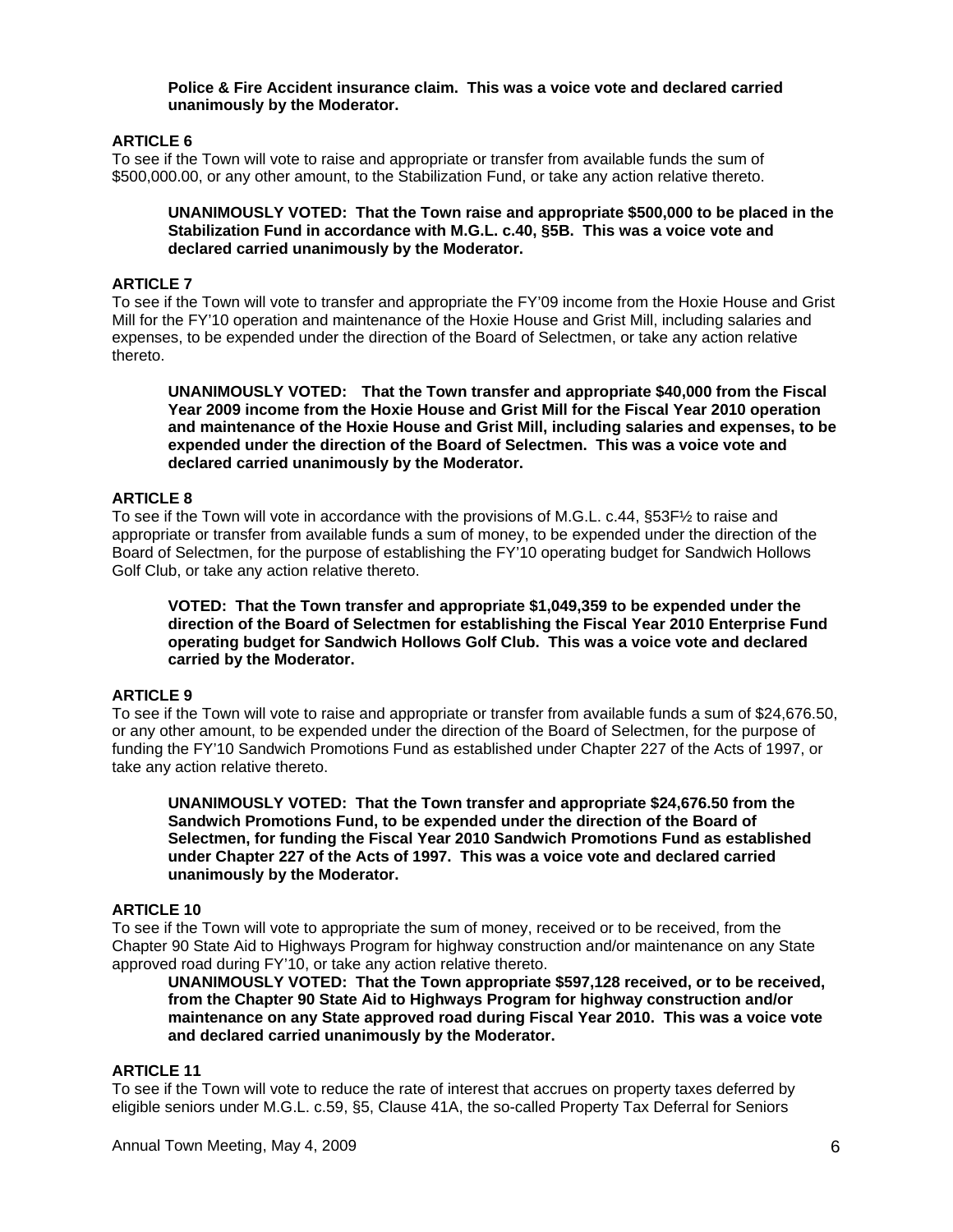program, from 8.0% to 5.0%, with such reduced rate to apply to taxes assessed for any fiscal year beginning on or after July 1, 2009, or take any action relative thereto.

**UNANIMOUSLY VOTED: Move that the Town vote to reduce the rate of interest that accrues on property taxes deferred by eligible seniors under M.G.L. c.59, §5, Clause 41A, the so-called Property Tax Deferral for Seniors program, from 8.0% to 5.0%, with such reduced rate to apply to taxes assessed for any fiscal year beginning on or after July 1, 2009. This was a voice vote and declared carried unanimously by the Moderator.** 

## **ARTICLE 12**

To see if the Town will vote to transfer and appropriate the sum of \$8,000.00, or any other amount, to be expended under the direction of the Board of Selectmen, for FY'09 shellfish propagation purposes, including supplies and services, or take any action relative thereto.

**UNANIMOUSLY VOTED: That the Town transfer and appropriate \$8,000 from the Waterways Fund for Fiscal Year 2009 shellfish propagation purposes, including supplies and services, to be expended under the direction of the Board of Selectmen. This was a voice vote and declared carried unanimously by the Moderator.** 

#### **ARTICLE 13**

To see if the Town will vote to confirm the vote of the January 14, 2008 Special Town Meeting under Article 9 authorizing amendments to the Sandwich Town Charter and authorizing the Board of Selectmen to petition the General Court that legislation be adopted in accordance with the special act charter process, or take any action relative thereto.

**UNANIMOUSLY VOTED: That the Town confirm the vote of the January 14, 2008 Special Town Meeting under Article 9 authorizing amendments to the Sandwich Town Charter and authorizing the Board of Selectmen to petition the General Court that legislation be adopted in accordance with the special act charter process. This was a counted hand vote, 417 Yes, 0 No.** 

### **ARTICLE 14**

To see if the Town will vote to confirm the vote of the May 5, 2008 Annual Town Meeting under Article 11 authorizing amendments to Section 3 of Chapter 227 of the Acts of 1997 regarding membership requirements for the Town of Sandwich Promotions Fund Visitor Services Board and authorizing the Board of Selectmen to petition the General Court that legislation be adopted accordingly, or take any action relative thereto.

**UNANIMOUSLY VOTED: That the Town confirm the vote of the May 5, 2008 Annual town Meeting under Article 11 authorizing amendments to Section 3 of Chapter 227 of the Acts of 1997 regarding membership requirements for the town of Sandwich promotions Fund Visitor Services Board and authorizing the Board of Selectmen to petition the General Court that legislation be adopted accordingly. This was a counted hand vote, 413 Yes, 0 No.** 

#### **ARTICLE 15**

To see if the Town will vote to confirm the vote of the May 7, 2007 Annual Town Meeting under Article 19 authorizing the establishment of a receipts reserved for appropriation account for any revenue generated by communication provider leases at Sandwich High School, said account to be used for the maintenance and improvement of exterior athletic fields and facilities at Sandwich High School, and authorizing the Board of Selectmen to petition the General Court that legislation be adopted accordingly, or take any action relative thereto.

**VOTED: That the town confirm the vote of the May 7, 2007 Annual Town Meeting under Article 19 authorizing the establishment of a receipts reserved for appropriation account for any revenue generated by communication provider leases at Sandwich High School, said account to be used for the maintenance and improvement of exterior athletic fields**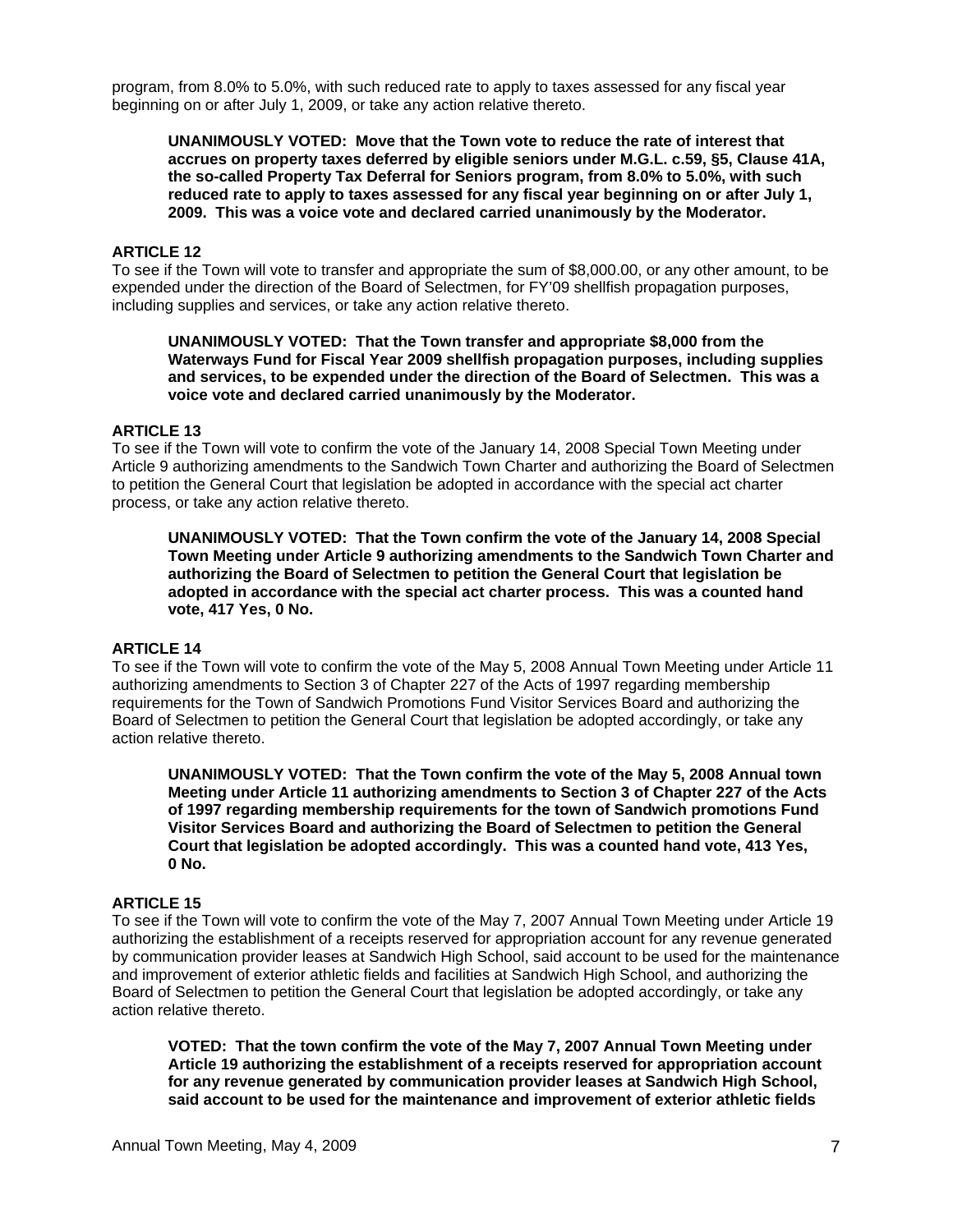**and facilities at Sandwich High School, and authorizing the Board of Selectmen to petition the General Court that legislation be adopted accordingly. This was a counted hand vote, 410 Yes, 4 No, and declared carried by the Moderator.** 

### **ARTICLE 16**

To see if the Town will vote to hear and act on the report of the Community Preservation Committee on the Fiscal Year 2010 Community Preservation budget and to appropriate from the Community Preservation Fund Fiscal Year 2010 estimated annual revenues the sum of \$75,000.00, or any other sum, to meet the administrative expenses and all other necessary and proper expenses of the Community Preservation Committee for Fiscal Year 2010; and further to reserve for future appropriation a sum of money from the Community Preservation Fund estimated annual revenues for open space, historic resources, and community housing purposes, as well as a sum of money to be placed in the 2010 Budgeted Reserve for general Community Preservation Act purposes; and further to appropriate from the Community Preservation Fund a sum or sums of money for Community Preservation projects or purposes as recommended by the Community Preservation Committee; or take any other action in relation thereto.

Stephen P. Hayes, Chairman of the Community Preservation Committee, gave the report on the several Community Preservation articles.

**VOTED: That the Town hear and act on the report of the Community Preservation Committee on the Fiscal Year 2010 Community Preservation budget and transfer and appropriate \$75,000 from the Community Preservation Fund Fiscal Year 2010 estimated annual revenues, to be expended under the direction of the Board of Selectmen, to meet the administrative expenses and all other necessary and proper expenses of the Community Preservation Committee for Fiscal Year 2010; and further reserve for future appropriation from the Fiscal Year 2010 Community Preservation Fund estimated annual revenues the following sums: \$20,588 for open space; \$164,610 for historic resources; \$164,610 for community housing purposes; and \$128,384 to be placed in the 2010 Budgeted Reserve for general Community Preservation Act purposes. This was a voice vote and declared carried by the Moderator.** 

### **ARTICLE 17**

To see if the Town will vote to appropriate under the Community Preservation Act - historic resources program, the sum of \$950,000.00, or any other amount, to be expended under the direction of the Board of Selectmen, for the purpose of preserving, restoring, and rehabilitating Sandwich Town Hall; that to meet this appropriation the Town transfer from the Community Preservation Fund a sum of money for this purpose, and that the Treasurer, with the approval of the Board of Selectmen, is hereby authorized to borrow up to \$950,000.00 and issue bonds and notes therefor pursuant to M.G.L. c.44B, §11, or any other enabling authority; or take any other action relative thereto.

A motion was made by James W. Pierce to indefinitely postpone the article. This motion was declared FAILED by the Moderator following a voice vote.

**VOTED: That the Town appropriate \$950,000 from the Community Preservation Fund for historic resource purposes under the Community Preservation Act, to be expended under the direction of the Board of Selectmen, for the purpose of preserving, restoring, and rehabilitating Sandwich Town Hall, and authorize the Treasurer, with the approval of the Board of Selectmen, to borrow up to \$950,000 and issue bonds and notes therefor pursuant to M.G.L. c.44B, §11, or any other enabling authority. This was a voice vote and declared carried by the required two-thirds majority vote by the Moderator.** 

## **ARTICLE 18**

To see if the Town will vote to transfer from the Community Preservation Fund for community housing purposes under the Community Preservation Act the sum of \$1,850,000.00, or any other amount, to be expended under the direction of the Board of Selectmen, for the purpose of supporting the efforts to expand the George Fernandes Way affordable housing project owned by the Sandwich Housing Authority; that to meet this appropriation the Town transfer from the Community Preservation Fund a sum of money for this purpose, and that the Treasurer, with the approval of the Board of Selectmen, is hereby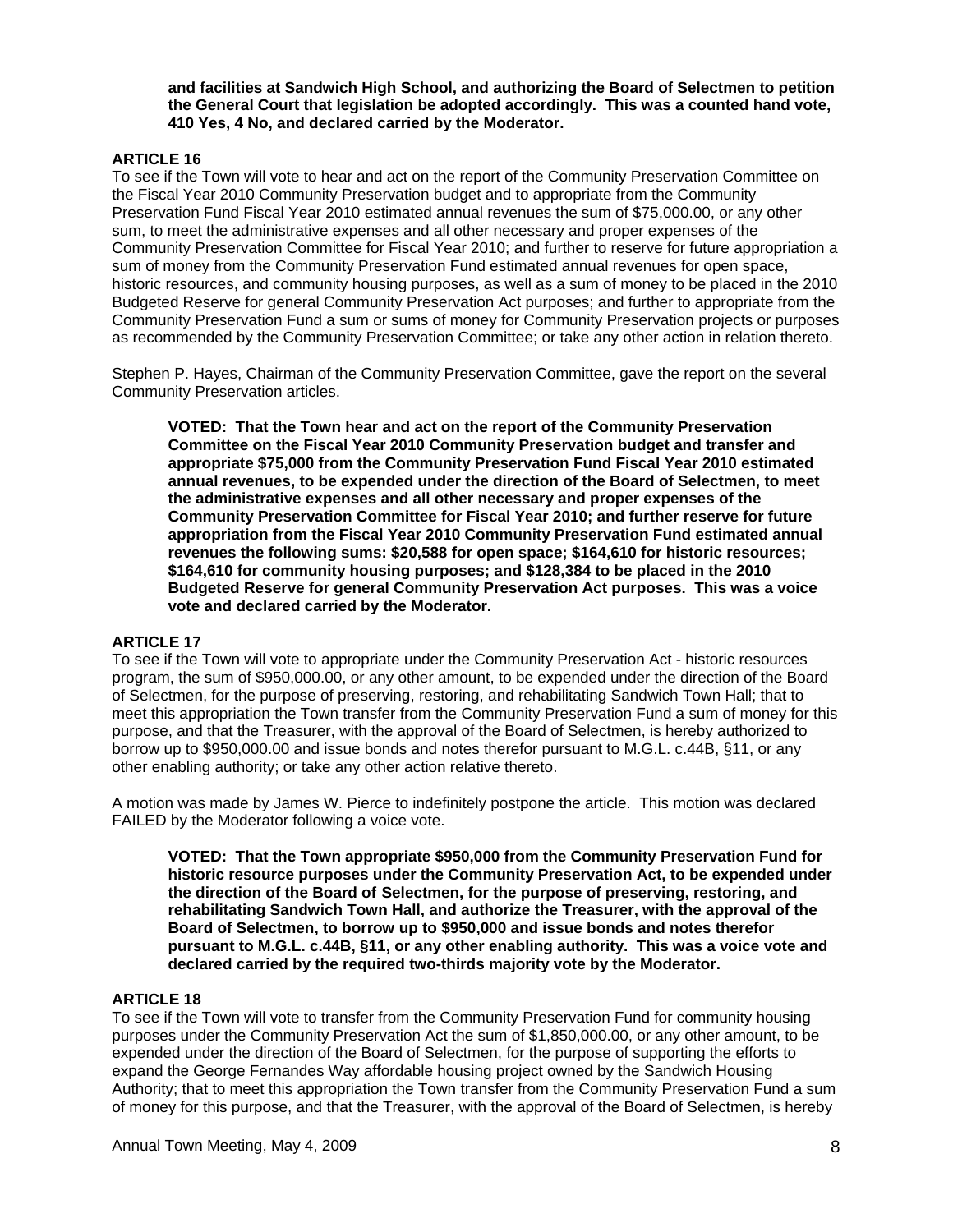authorized to borrow up to \$1,850,000.00 and issue bonds and notes therefor pursuant to M.G.L. c. 44, sections 7 and 8, M.G.L. c. 122B, section 20, and M.G.L. c.44B, §11, or any other enabling authority; and further, to authorize the Board of Selectmen to enter into a grant agreement with said Sandwich Housing Authority, on such terms and conditions as the Board of Selectmen deems appropriate, setting forth the conditions under which such funds may be expended; or take any other action relative thereto.

**VOTED: That the Town appropriate \$1,850,000 from the Community Preservation Fund for community housing purposes under the Community Preservation Act, to be expended under the direction of the Board of Selectmen, for the purpose of supporting the efforts to expand the George Fernandes Way affordable housing project owned by the Sandwich Housing Authority, and authorize the Treasurer, with the approval of the Board of Selectmen, to borrow up to \$1,850,000 and issue bonds and notes therefor pursuant to M.G.L. c. 44, sections 7 and 8, M.G.L. c. 122B, section 20, and M.G.L. c. 44B, §11, or any other enabling authority; and authorize the Board of Selectmen to enter into a grant agreement with said Sandwich Housing Authority, on such terms and conditions as the Board of Selectmen deems appropriate, setting forth the conditions under which such funds may be expended. This was a voice vote and declared carried by the required twothirds majority vote by the Moderator.** 

## **ARTICLE 19**

To see if the Town will vote to transfer from the Community Preservation Fund for historic resources purposes under the Community Preservation Act the sum of \$50,000.00, or any other amount, to be expended under the direction of the Board of Selectmen, for the purpose of preserving and rehabilitating the Deacon Eldred House, or take any other action relative thereto.

**UNANIMOUSLY VOTED: That the Town transfer and appropriate \$50,000 from the Community Preservation Fund historic resources reserve for historic resource purposes under the Community Preservation Act, to be expended under the direction of the Board of Selectmen, for the purpose of preserving and rehabilitating the Deacon Eldred House. This was a voice vote and declared carried unanimously by the Moderator.** 

### **ARTICLE 20**

To see if the Town will vote to authorize the Board of Selectmen to acquire by purchase, gift, eminent domain, or otherwise, on such terms and conditions as the Board of Selectmen deems appropriate, all or a portion of the land and improvements thereon identified as Assessors Map 24, Lot 205 consisting of 10.00 acres more or less off Maple Swamp Road, said premises believed to be owned by John S. Jillson for open space purposes under the Community Preservation Act and for the purpose of conveyance to the Sandwich Water District for water protection and supply purposes; and further to transfer and appropriate from the Community Preservation Fund the sum of \$160,000.00, or any other amount; and further, to authorize the Board to convey all or a portion of said property to the Sandwich Water District for water protection and supply purposes, and for the purpose of conveying necessary easements to the Sandwich Water District; and further to authorize the Board of Selectmen to grant a conservation restriction meeting the general requirements of M.G.L. c. 184, Section 31, or take any action relative thereto.

**VOTED: That the Town authorize the Board of Selectmen to acquire by purchase, gift, eminent domain, or otherwise, on such terms and conditions as the Board of Selectmen deems appropriate, all or a portion of the land and improvements thereon identified as Assessors Map 24, Lot 205 consisting of 10.00 acres more or less off Maple Swamp Road, said premises believed to be owned by John S. Jillson for open space purposes under the Community Preservation Act and for the purpose of conveyance to the Sandwich Water District for water protection and supply purposes; and further to transfer and appropriate \$15,978 from the Community Preservation Fund open space reserve and \$144,022 from the Community Preservation Act estimated annual reserve to be expended under the direction of the Board of Selectmen; and authorize the Board to convey all or a portion of said property to the Sandwich Water District for water protection and supply purposes, and for the purpose of conveying necessary easements to the Sandwich Water District; and authorize the Board of Selectmen to grant a conservation restriction meeting the general**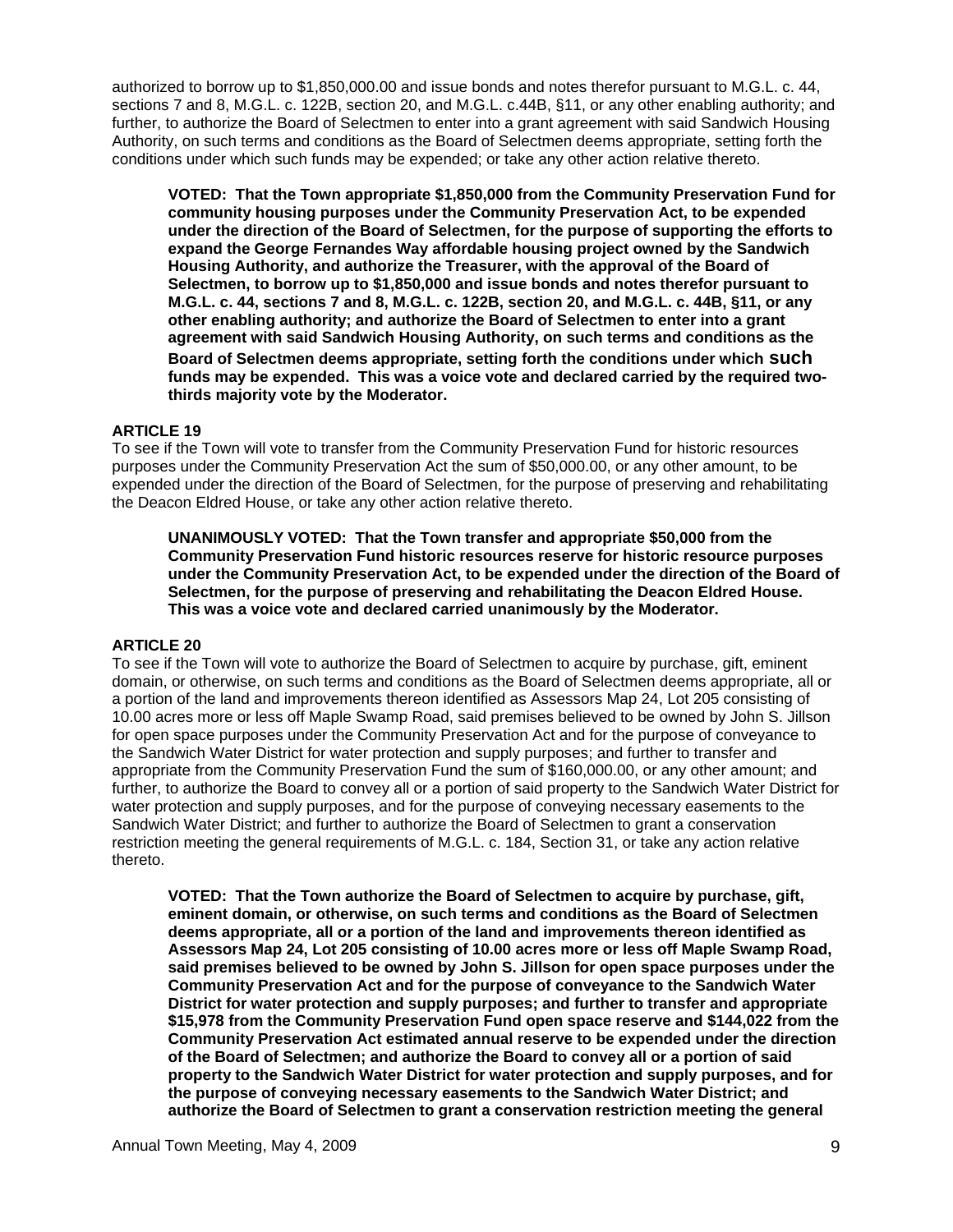### **requirements of M.G.L. c. 184, Section 31. This was a voice vote and declared carried by the Moderator.**

## **ARTICLE 21**

To see if the Town will vote pursuant to the provisions of Section 9 of Chapter 716 of the Acts of 1989 to adopt a Local Comprehensive Plan for the Town of Sandwich, dated March 2, 2009, as approved at a November 6, 2008 Planning Board public hearing, a copy of which is on file in the Planning and Development Office, or take any action relative thereto.

**VOTED: That pursuant to the provisions of Section 9 of Chapter 716 of the Acts of 1989 the Town adopt a Local Comprehensive Plan for the Town of Sandwich, dated March 2, 2009, as approved at a November 6, 2008 Planning Board public hearing. This was a voice vote and declared carried by the Moderator.** 

## **ARTICLE 22**

To see if the Town will vote to authorize the Board of Selectmen to petition the General Court for special legislation entitled "An Act Establishing The Sandwich Economic Initiative Corporation", substantially in the form as set forth in the reference section of the warrant, relating to the establishment of a Sandwich Economic Initiative Corporation; provided, however, that the General Court may make clerical or editorial changes of form only to the bill, unless the Board of Selectmen approves amendments to the bill before enactment by the General Court, and provided further that the Board of Selectmen is hereby authorized to approve amendments which shall be within the scope of the general public objectives of this petition, or take any action relative thereto.

Susan James moved the following amendment to Section 21: To add the phrase "or town meeting may, by a two-thirds vote" so that Section 21 reads as follows: The corporation may, upon the affirmative vote of two-thirds of its members, or town meeting may, by a two-thirds vote, petition for its dissolution by order of the supreme judicial or superior court, in the manner provided in Section 11A of Chapter 180 of the General Laws. This amendment passed by a voice vote.

**VOTED: That the Town authorize the Board of Selectmen to petition the General Court for special legislation relating to the establishment of a Sandwich Economic Initiative Corporation as printed in the Warrant under Article 22 and in the reference material, as amended, provided that the General Court may make clerical or editorial changes of form only to the bill, unless the Board of Selectmen approves amendments to the bill before enactment by the General Court, and provided further that the Board of Selectmen is hereby authorized to approve amendments which shall be within the scope of the general public objectives of this petition. This was a counted hand vote, 191 Yes, 17 No and declared carried by the Moderator.** 

**The amended Petition to the General Court will read as follows:** 

### SECTION 1.

(a) The general court finds that:

(1) in the town of Sandwich unused, underused, undeveloped or underdeveloped areas exist;

 (2) redevelopment of these areas in accordance with locally-approved community and economic development, capital improvement or other plans, including the town's local comprehensive plan and master plan, if any, is necessary to attract new commercial, industrial or residential development and to promote the sound and orderly growth of the town;

 (3) these unused, underused or underdeveloped areas is beyond remedy and control solely by the regulatory process in the exercise of the police powers and cannot be dealt with effectively by the ordinary operations of private enterprise without the assistance provided in this act;

(4) the improvement of sites for commercial, industrial or residential uses or for necessary public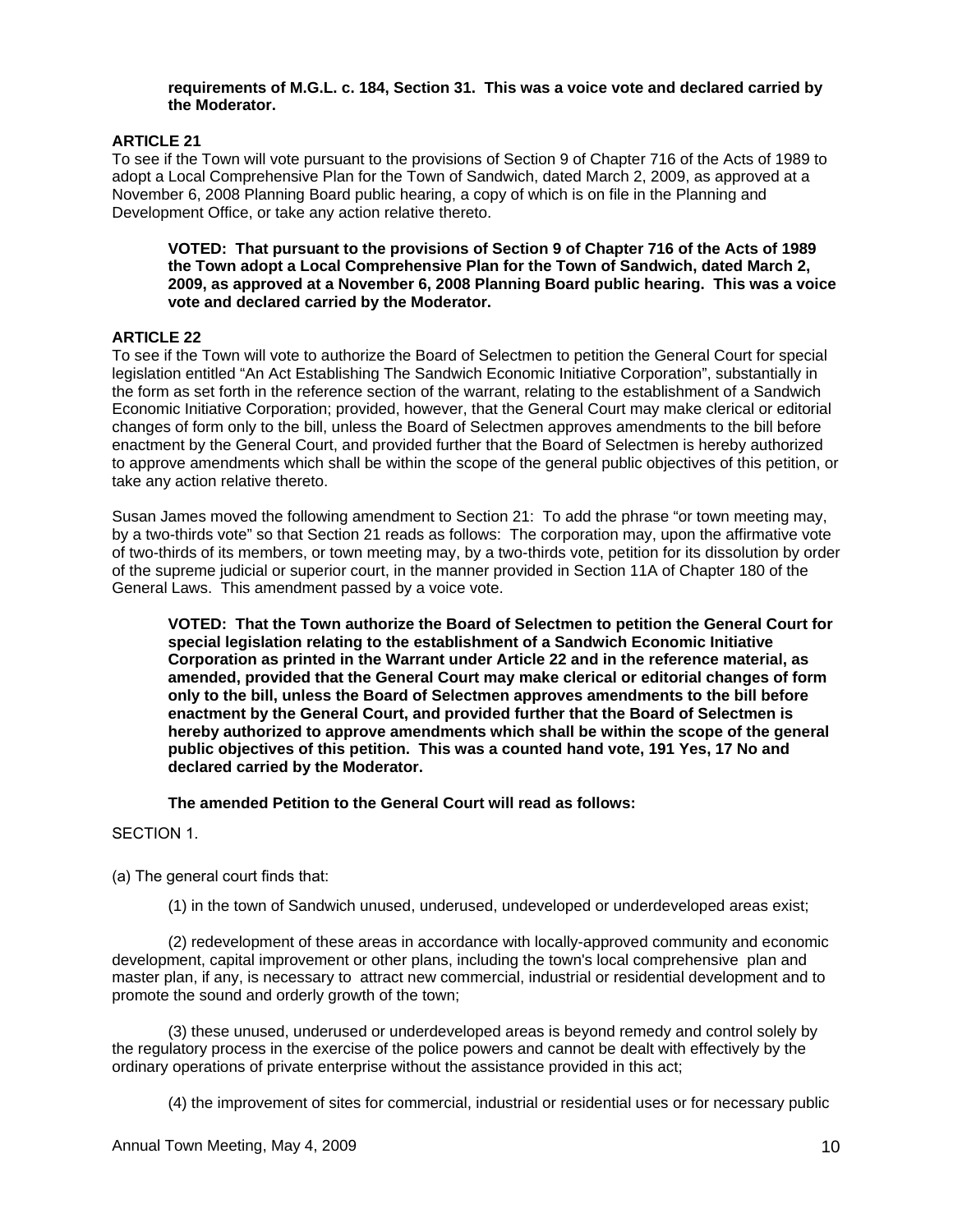facilities in the areas, the disposition of property for redevelopment incidental to these improvements, the exercise of powers by the corporation, and any assistance which may be given by the town or any other public body in connection with these actions, are public uses and purposes for which public money may be expended; and

 (5) the acquisition, planning, clearance, development, rehabilitation or rebuilding of these unused, underused and undeveloped areas for commercial, industrial, residential, institutional and public facility purposes are public benefits for which public funds may be expended for the welfare of the town and the commonwealth.

(b) The general court further finds that:

 (1) the town of Sandwich has a need to develop or redevelop public facilities and infrastructure to stimulate and support economic growth;

 (2) without these public facilities and services the town cannot develop a sound, vibrant economic base; and

 (3) the development, management and operation of public facilities in support of economic development are essential to the preservation and enhancement of the town's tax base, economy and jobs.

(c) The general court further finds that:

 (1) the town of Sandwich has developed, as part of its local comprehensive plan, a plan to protect and preserve open space and to develop affordable housing in order to support the objectives of balanced growth;

 (2) without sufficient open space and housing affordable to a broad range of incomes, the town cannot develop and sustain a vibrant economic base; and

(3) the protection of open space and the provision of affordable housing are essential to the

preservation and enhancement of the town's tax base and economy.

(d) The general court further finds that the purpose of the corporation shall be to serve as a catalyst for stimulating projects that improve the quality of life and help achieve Sandwich's vision for its future as an attractive community for its residences in which to live and work, while also being a catalyst for positive change and an advocate of solutions and opportunities for the town's business and economic development through programs, including but not limited to, cultural, historical, economic, housing, educational, industrial, professional, tourism and sports growth.

(e) The general court further finds that the purpose of the corporation shall also be to create a suitable living environment and to strengthen partnerships between all levels of government and non-profit and for-profit organizations in an effort to maximize social and economic opportunities available to the citizens of the town.

(f) The general court further finds that the purpose of the corporation shall also be to enhance the position, image and perception of the town as a desirable place to live, work, visit and invest by providing increased revenue and jobs to the town through programs of planned cultural, historical, economic, housing, educational, industrial, professional, and tourism and sports growth.

(g) The general court further finds a public corporation is necessary to address these and related public purposes. It is the purpose of the corporation created by this act to aid the town, other public agencies, private enterprises and non-profit organizations in the speedy and orderly development or redevelopment of unused, obsolete, underused or underdeveloped areas and in the development, operation and management of facilities and infrastructure necessary to support the economic vitality of the town.

SECTION 2. As used in this act the following words shall, unless the context clearly requires otherwise,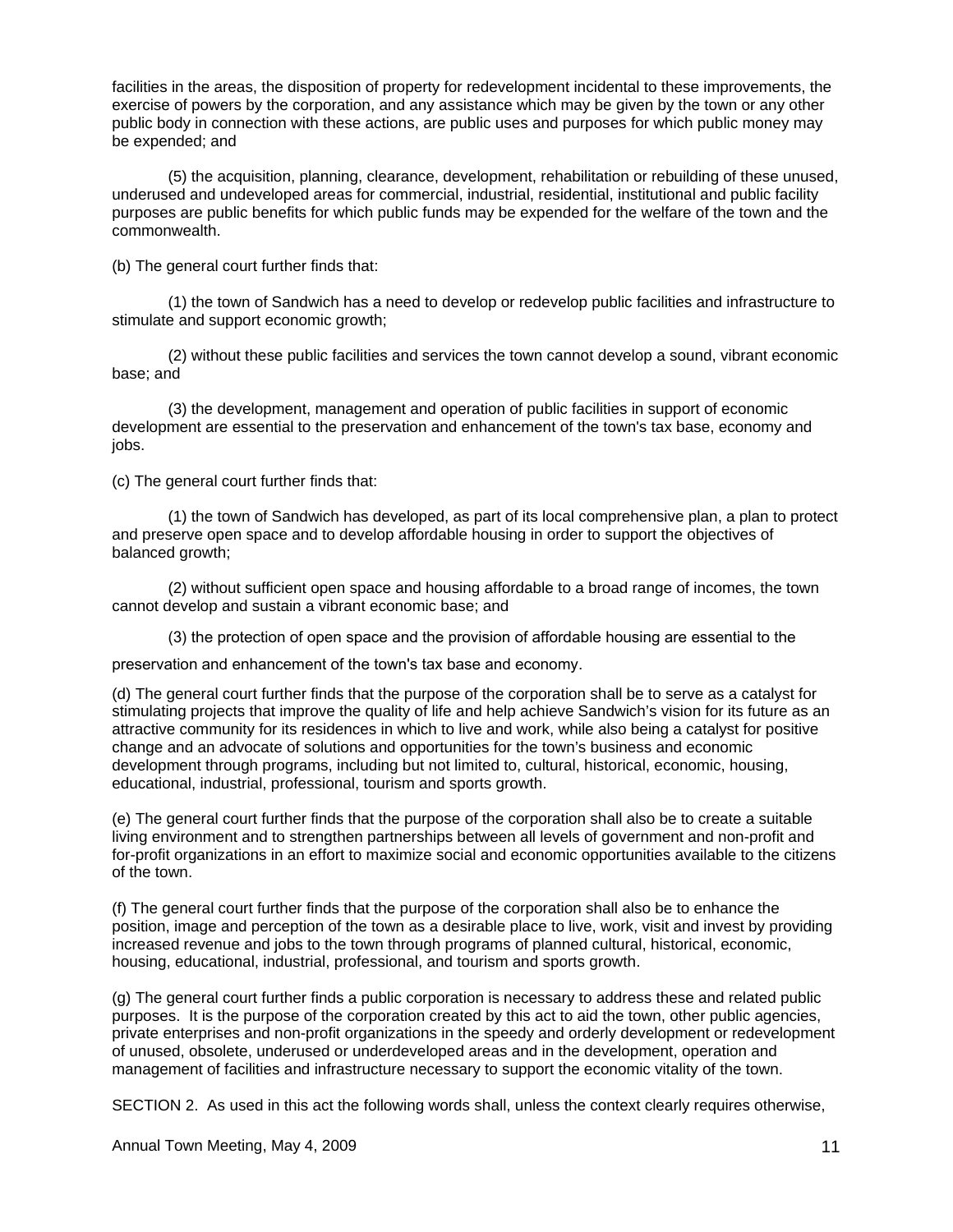have the following meanings:

"Board of selectmen", the duly elected board of selectmen of the town of Sandwich.

"Board of directors", the managing body of the corporation consisting of members appointed thereto in accordance with section 9.

"Corporation", the Sandwich Economic Initiative Corporation established pursuant to this act.

"Development project",

 (1) a project to be undertaken in furtherance of the purposes of this act for acquisition or leasing by the corporation of land and improvements thereon and the development of the property so acquired;

 (2) a project to be undertaken in furtherance of the purposes of this act for the rehabilitation or conservation of property or for the demolition, removal, rehabilitation or addition of improvements whenever necessary to carry out the purposes of this act;

 (3) a project entailing the construction, improvement, or rehabilitation of infrastructure, public facilities, or both, in furtherance of the purposes of this act; or

 (4) a project involving a combination of the foregoing types of projects. A development project may include improvements necessary for carrying out the objectives of the project together with such site improvements as are necessary for the preparation of any site for uses in accordance with locallyapproved development plans as well as for making any land or improvements acquired in the area of the project available for redevelopment or rehabilitation by private enterprise, including the sale, initial leasing or retention by the corporation for industrial, commercial, business, manufacturing or residential uses contemplated by a development plan. A development project may include the construction by the corporation of any of the buildings, structures or other facilities for industrial, commercial, business, manufacturing or residential uses contemplated by a development plan and the repair, removal or rehabilitation by the corporation of any of the buildings, structures or other facilities located in a development area which are to be repaired, moved or rehabilitated. A development project may also include a preservation project as defined by this act where limited development of land to be preserved primarily for conservation, farming, forestry, recreation or open space uses may be carried out by the corporation in order to finance the cost of acquiring the land and improvements thereon.

"Financial institution", a banking corporation or institution, trust company, savings bank, cooperative bank, savings or loan association, insurance company or related corporate partnership, foundation or other institution engaged primarily in lending or investing funds.

"Town", the town of Sandwich.

"Town manager", the duly appointed Town manager of the Town.

"Town meeting", the direct democracy of town voters acting in lawfully convened session.

#### SECTION 3.

(a) There shall be a body politic and corporate to be known as the Sandwich Economic Initiative Corporation. The corporation shall be a public instrumentality separate from the town, and shall not be considered an authority, board or committee of the town. The corporation is empowered to carry out the provisions of this act, and the exercise by the corporation of the powers conferred by this act shall be considered the performance of essential public and governmental functions.

(b) The purposes of the corporation shall be to promote the objectives set forth in section 1 as well as to promote the common good and general welfare of the town, to improve the living standards of its citizens by fostering the improvement of their employment opportunities and to solicit, encourage and induce business organizations and educational institutions to locate in the town with an emphasis on expanding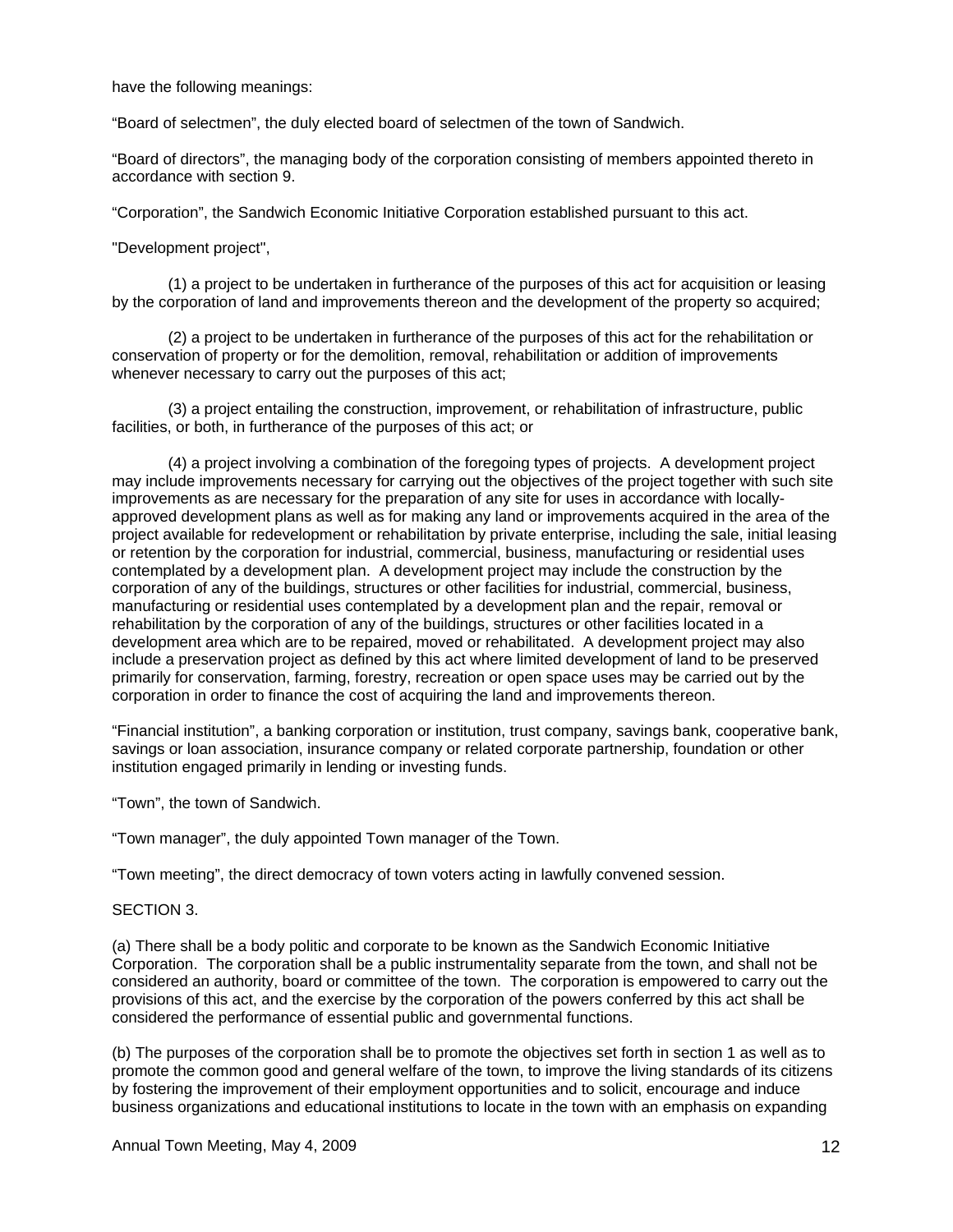the tax base of the town. The corporation shall assist and promote the development and expansion of business activities and business organizations in the town. Development projects undertaken by the Corporation shall be consistent with any master plan adopted by the Sandwich planning board pursuant to section 81D of chapter 41 of the General Laws or a local comprehensive plan adopted by the Town pursuant to section 9 of chapter 716 of the acts of 1989 and in effect when the project is commenced. In furtherance of the purposes named in this section, and in addition to the powers conferred on the corporation under the provisions of this act, the corporation shall, subject to the restrictions and limitations hereinafter provided, have the following powers:

(1) to sue and be sued in its own name, to plead and to be impleaded;

 (2) to adopt by-laws and rules for the regulation of its affairs and the conduct of its business and to alter those by-laws and rules;

 (3) to make and enter into all contracts and agreements necessary or incidental to the performance of its duties. The procurement of supplies and services by the Corporation shall be subject to chapter 30B of the General Laws;

 (4) subject to subparagraph (29) hereof, to receive and accept from any federal agency, the commonwealth or any political subdivision thereof any grants, loans or advances for or in aid of a development project or projects and to receive and accept contributions from any other source of either money, property, labor or other things of value, to be held, used and applied for the purposes for which these grants, loans, advances and contributions may be made;

 (5) to invest any funds not required for immediate use or disbursement in certificates of deposit or in obligations of the government of the United States or in obligations guaranteed by the government of the United States; and, subject to a specific vote of the board of directors, to invest funds in any fashion in which municipal funds may be invested pursuant to the provisions of chapter 44 of the General Laws;

(6) to own and manage real property;

 (7) to make relocation payments to persons and businesses displaced as a result of carrying out a development project under this act, in accordance with chapter 79A of the general laws;

 (8) to provide advisory services and technical assistance necessary or desirable to carry out the purposes of this act;

 (9) to prepare or cause to be prepared plans, designs, drawings, specifications and estimates of cost for the construction, reconstruction, development, redevelopment, rehabilitation, remodeling, alteration or repair of development projects and, from time to time, modify these plans, designs, drawings, specifications and estimates;

 (10) to designate property for development and preservation projects, except that when the property is owned by the town, the designation and use shall have the concurrence of the town meeting;

 (11) to procure insurance against any loss in connection with its property, other assets and operations;

 (12) to arrange or contract with the town for the planning, preplanning, opening or closing of streets, roads, alleys or other places or for the furnishing of facilities or for the acquisition by the town of property or property rights or for the furnishing of property or services in connection with a development project or projects;

 (13) to manage or lease any development project, whether owned or leased by the corporation, and to enter into agreements with the commonwealth or the town or any agency or instrumentality thereof, or with any person, firm, partnership or corporation either public or private for the purposes of causing any development project to be managed;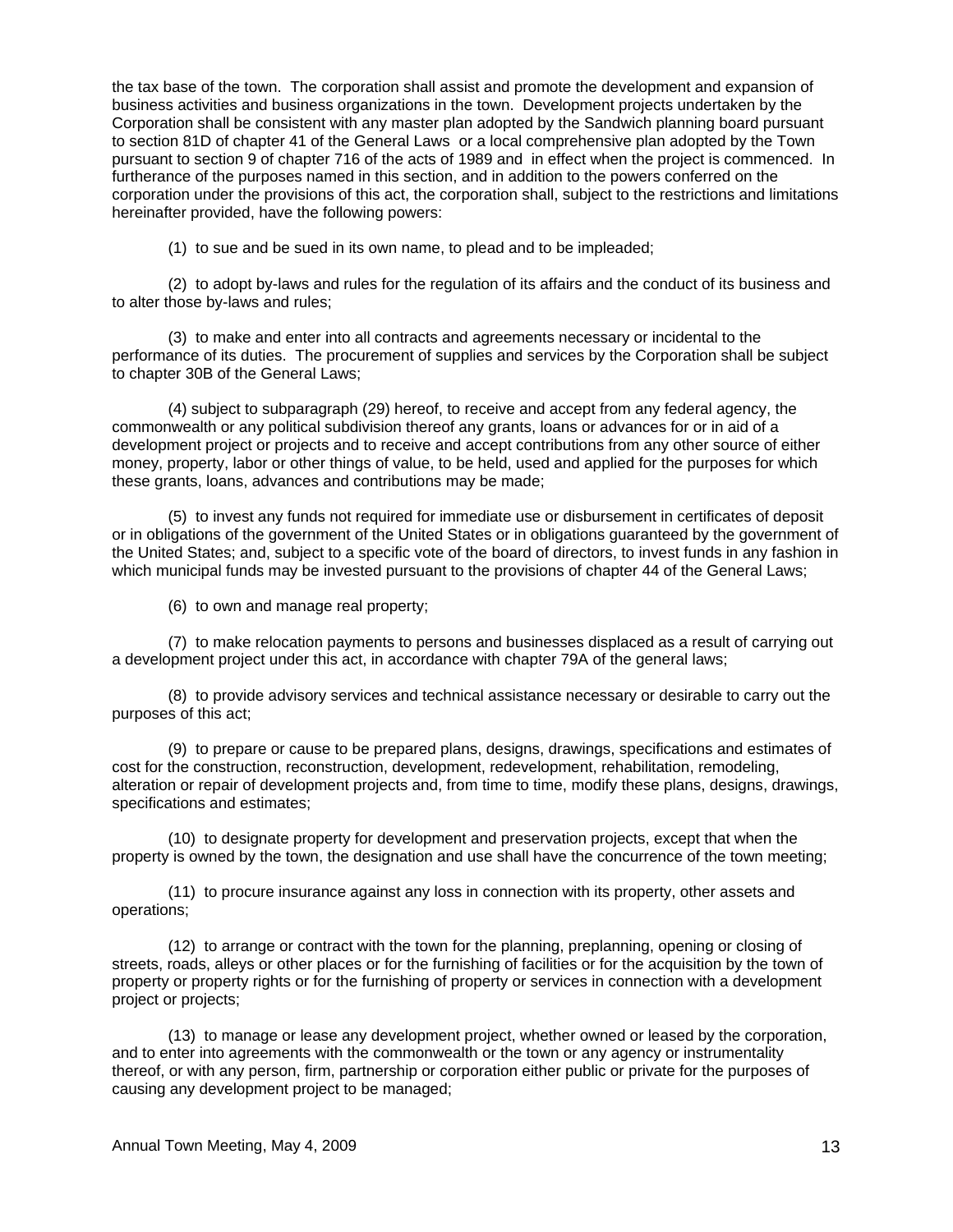(14) To establish subsidiary or affiliate legal entities convenient or necessary to advance the purposes of this act;

 (15) to establish and collect fees for the use of any properties owned or leased by the corporation, or for the provision of infrastructure, facilities, services and amenities;

 (16) To act with respect to one or more development projects as a corporation organized under chapter 121A of the General Laws;

 (17) To borrow money for the purposes of aiding in the construction of equipment required by the commonwealth or the United States to abate air or water pollution;

 (18) To borrow money for the purposes of aiding in the construction of public facilities, infrastructure and utilities necessary for economic development;

 (19) to apply to the federal government or to the commonwealth for housing or economic development assistance grants to carry out approved economic development projects, to receive and administer these grants, to contract with the commonwealth for financial assistance, to apply for and receive advances for the estimated costs of surveys and plans and administrative expenses in preparation for economic development projects, and to apply for, receive and administer community development action grants, all to the same extent and subject to the same terms and conditions as an urban renewal agency pursuant to sections 53 to 57A, inclusive, of chapter 121B of the General Laws.

 (20) To do all acts and things necessary or convenient to carry out the powers expressly granted in this act;

 (21) to employ consulting engineers, an executive director, superintendents, managers, and other employees, agents and consultants as may be necessary in its judgment and to fix their compensation;

 (22) to accept, acquire, other than by eminent domain, receive and hold by bequest, devise, grant, gift, purchase, exchange, lease, transfer, judicial order or decree or otherwise, for any of its objects and purposes, any property, both real and personal, from any source, including grants, loans or advances for or in aid of the corporation from any federal agency or the commonwealth or any political subdivision thereof;

 (23) to sell, convey, mortgage, lease, transfer, exchange, or otherwise dispose of any property, both real and personal, that the objectives and purposes of the corporation may require, subject to any limitations as may be prescribed by law, including without limitation the requirements of section 16 of chapter 30B of the General Laws;

 (24) to borrow money and, from time to time, to make, accept, endorse, execute and issue bonds, debentures, promissory notes, bills of exchange and other obligations of the corporation for monies borrowed or in payment for property acquired or for any of the other purposes of the corporation and to secure the payment of these obligations by mortgage, pledge, deed, indenture, agreement or other instrument of trust, or by lien upon, assignment of or agreement in regard to all or any part of the corporation's property, rights or privileges, whether now owned or later acquired;

 (25) to make loans to any person, firm, corporation, joint stock company, association or trust located or doing business in the town, or proposing a development project within the town, for the purpose of promoting and developing business activities;

 (26) to acquire improved and unimproved real estate for the purposes of developing, demolishing, constructing or reconstructing commercial, industrial, residential, institutional, or other establishments thereon, or for developing, redeveloping or constructing public facilities, or for the purpose of disposing of such real estate to others for the development, redevelopment, demolition, construction, operation or management of commercial, industrial, residential, institutional or other establishments, or for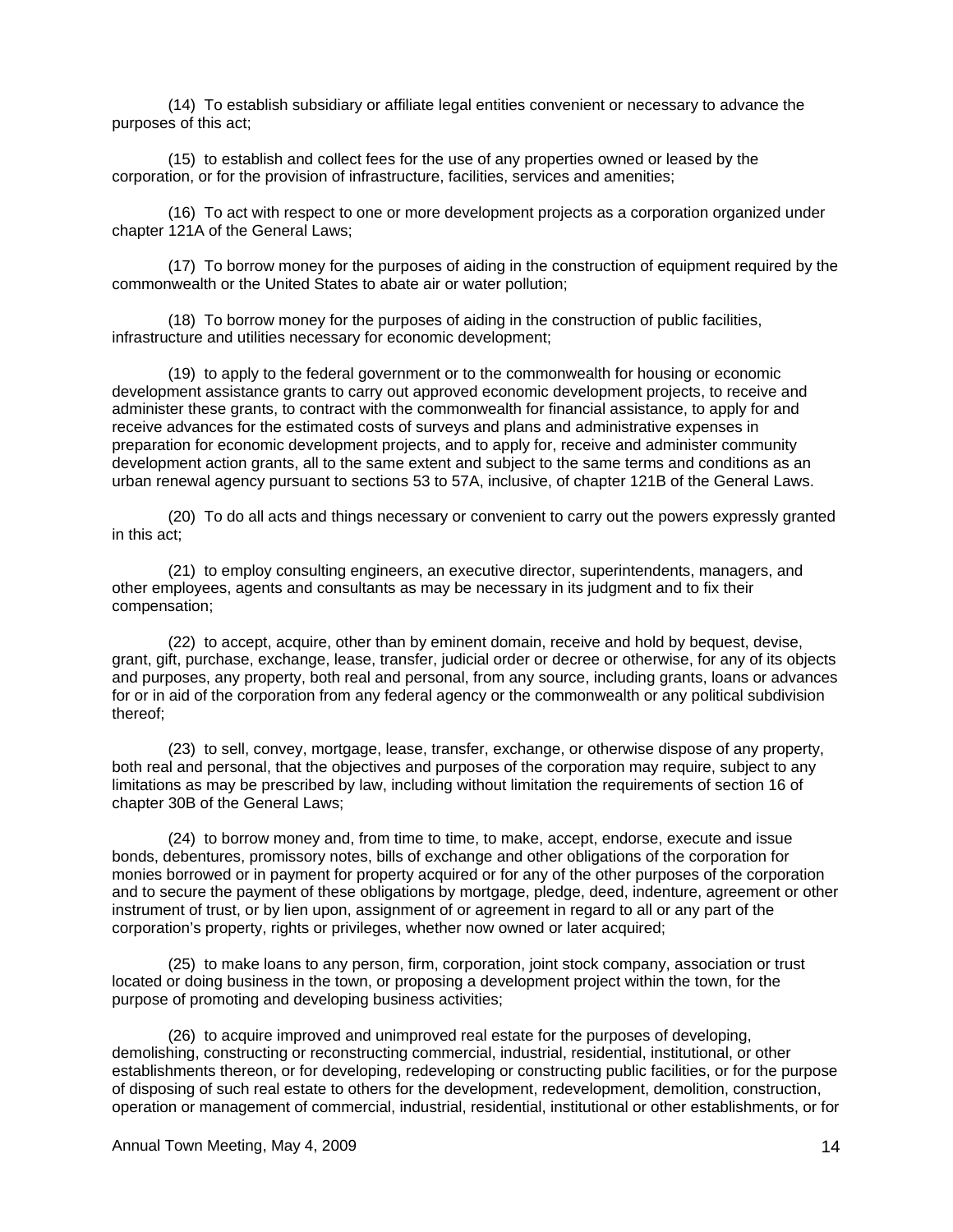public facilities, as the objects and purposes of the corporation may require; but nothing contained in this act shall be construed to grant the corporation the power of eminent domain. Acquisition of land from the town of Sandwich shall not be subject to section 16 of chapter 30B of the General Laws, and shall only be authorized by a two-thirds vote of town meeting;

 (27) To acquire, demolish, construct, reconstruct, alter, maintain, sell, convey, transfer, mortgage, pledge or otherwise dispose of commercial, industrial, residential or business establishments or other property as the objects and purposes of the corporation may require. Notwithstanding the provisions of any general or special law to the contrary, the corporation may enter into a contract, in conformance with chapter 30B of the General Laws, for the construction, reconstruction, installation, demolition, maintenance or repair of any public building or public work without said contract being subject to the competitive bid process as set forth in sections 38 A1/2 to 38 O, inclusive, of chapter 7, section 39M of chapter thirty, or sections 44A to 44 J, inclusive, of chapter 149. Construction projects undertaken by the Corporation shall be subject to the prevailing wage law requirements of chapter 149 of the General Laws, and shall be subject to all federal, state, and local laws, bylaws, rules, and regulations governing such development, including without limitation, the Sandwich protective zoning by-law.

 (28) to acquire, subscribe for, own, hold, sell, assign, transfer, mortgage, pledge or otherwise dispose of the bonds, debentures, notes or other securities and evidences of interest in or indebtedness of any person, firm, corporation, joint stock company, association or trust, and, while the owner or holder thereof, to exercise all the rights, powers and privileges of ownership;

 (29) to cooperate with and avail itself of the facilities and programs of various governmental agencies including, but not limited to, those of the Small Business Development Corporation, the Massachusetts office of business and development, the United States Department of Commerce, the New England Regional Commission and any similar governmental agencies; provided, however, that the corporation shall notify the town manager of all grant applications not less than ten business days prior to the submission of such applications by the Corporation. The Corporation shall not submit a grant application if the Town Manager informs the Corporation that the Town will be submitting a competing application for the same grant;

 (30) To receive stocks, bonds, donations and gifts, and to otherwise raise money for the above purposes;

(31) To promote the town as a retail, commercial, industrial, professional and financial center.

(c) The corporation shall not participate or intervene in any political campaign on behalf of any candidate for public office or publish or distribute any statements with respect thereto. Notwithstanding any other provision of this act, neither the members, directors, officers, nor the corporation shall participate in any prohibited transactions, as defined in section 503 of the Internal Revenue Code, nor shall the corporation accumulate income or engage in any activities if the accumulation of income or the activities so engaged in are, or would be, within the prohibitions of section 504 of said Internal Revenue Code, nor shall the corporation be operated at any time for the primary or sole purpose of carrying on a trade or business for profit. Subject to the limitations set forth in chapter 55 of the General Laws, the Corporation may advocate for the passage or defeat of a state or local ballot question.

**SECTION 4.** The principal office of the corporation shall be located in the town of Sandwich.

**SECTION 5.** The corporation shall not be subject to chapter 63 of the General Laws, nor shall the corporation be liable for any taxes based upon or measured by income. The securities and evidences of indebtedness issued by the corporation shall be free from taxation by the commonwealth.

**SECTION 6.** In order to carry out the purposes of this act and exercise the powers of the corporation, the town may raise and appropriate, or may borrow in aid of the corporation, such sums as may be necessary to make a loan or grant to the corporation. The town of Sandwich shall not incur any financial obligation to the corporation or resulting from any action of the corporation absent a two-thirds vote of town meeting.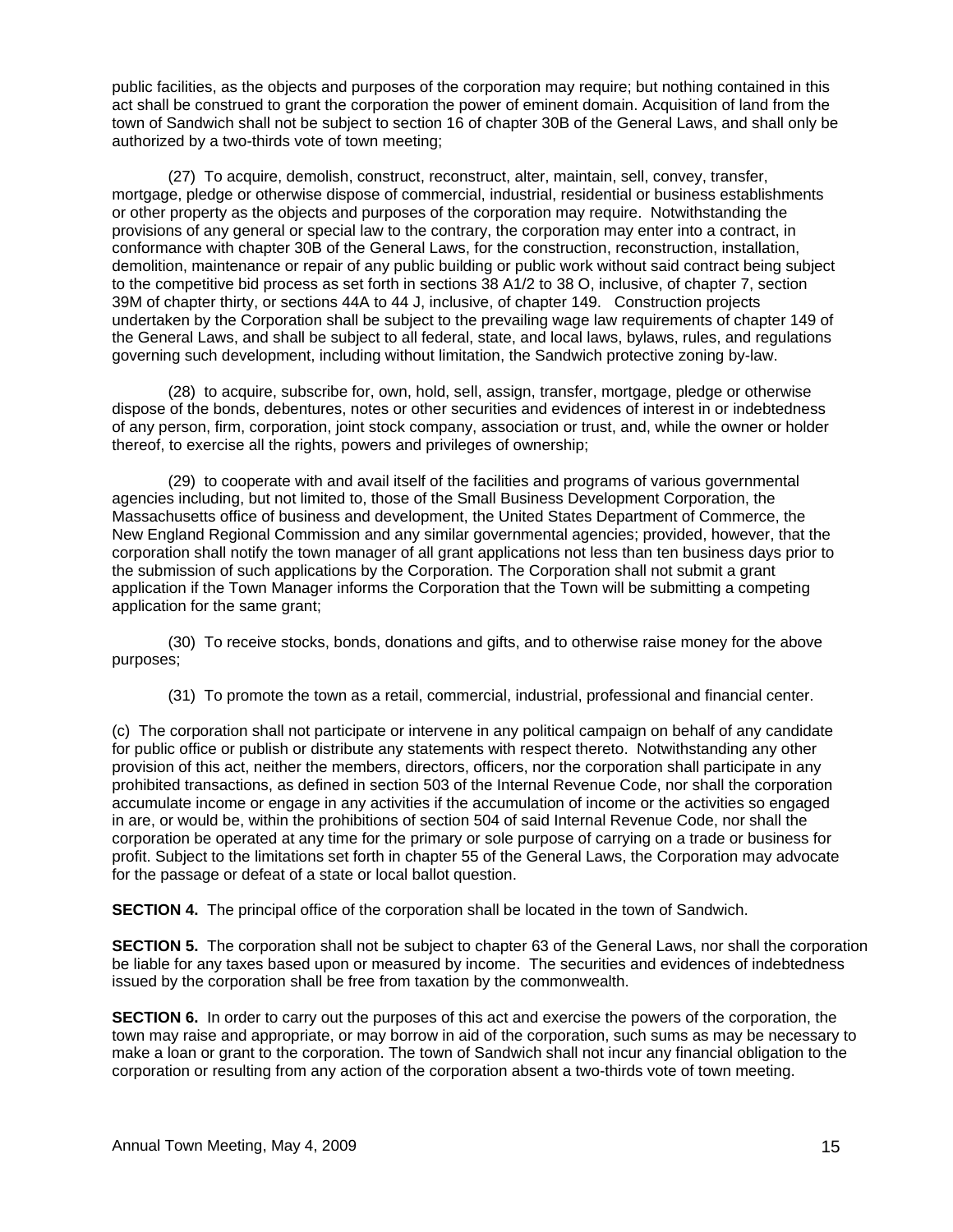**SECTION 7**. The Corporation shall be deemed a governmental body for purposes of section 23A of the General Laws, provided, however, that notwithstanding the provisions of section 23B of chapter 39, the board of selectmen of the town of Sandwich is hereby authorized to meet with the board of directors in executive session for the purpose of considering proposed development plans of the corporation. The board of directors is hereby authorized to meet with persons proposing a development plan in executive session. The Corporation shall be subject to section 10 of chapter 66 of the General Laws.

**SECTION 8** Notwithstanding any general or special law to the contrary, or any provision in their respective charters, agreements of associations, articles of organization, or trust indentures, domestic corporations organized for the purpose of carrying on business within the commonwealth, including without implied limitation any electric or gas company as defined in section 1 of chapter 164 of the General Laws, railroad corporations as defined in section 1 of chapter 160 of the General Laws, financial institutions, trustees and the town may acquire, purchase, hold, sell, assign, transfer, or otherwise dispose of any bonds, securities or other evidence of indebtedness of the corporation and may make contributions to the corporation, all without the approval of any regulatory authority of the commonwealth.

A contribution made under this section to the corporation shall be in addition to contributions authorized by section 12C of chapter 155 of the General Laws and by other general or special law.

**SECTION 9.** The corporation shall be managed by a board of directors consisting of nine voting members, each serving a term of three years. The board of selectmen shall make the initial appointments to the board of directors. Initial appointments shall be for staggered terms of one, two, and three years so that an even number of seats as nearly as possible shall be subject to reappointment in subsequent years. In making the initial appointments, the board of selectmen shall designate, as to each appointment, the seat being filled as set forth herein. Thereafter, membership on the board of directors shall be determined as follows: the Sandwich board of selectmen shall choose three directors, including one director from the persons among the current membership of the board of selectmen, one director from the general citizenry of the town of Sandwich, and one director from those individuals, entities, or organizations engaged in non-profit enterprises in the town of Sandwich; the Sandwich chamber of commerce shall choose one director; and the board of directors shall choose five directors from the general citizenry of the town of Sandwich with education and experience in the fields of economic development, finance, real estate, retail, and related business activities. The power to appoint such directors shall include the power to fill vacancies for those directors.

Each member shall be sworn to the faithful performance of his official duties as a member of the board of directors. A majority of the nine members shall constitute a quorum for the transaction of any business; provided, however, that any action of the board of directors shall require the affirmative vote of a majority of the entire board.

A member of the board of directors may be removed for cause after a hearing by a majority vote of all of the members of the board of selectmen and the remaining members of the board of directors The members of the board of directors shall be deemed to be special municipal employees for the purposes of chapter 268A of the General Laws.

There shall be elected by and from the board of directors a president, treasurer, secretary/clerk, and any other officers as may be considered necessary by the board.

The members of the board of directors shall not receive compensation for the performance of their duties under this act, but each member may be reimbursed by the corporation for expenses actually incurred in the performance of his duties.

**SECTION 10.** The board of directors shall adopt a corporate seal for the corporation and designate the custodian thereof. The board of directors shall cause at all times accurate accounts to be kept of all receipts and expenditures of the funds of the corporation and shall make a report annually to the board of selectmen, containing an abstract of such accounts and detailed information of all receipts and expenditures, including prices paid for property acquisition, contracts for construction of facilities and for the leasing thereof, and such other detailed information as may be helpful. Upon request of the Board of Selectmen, the Corporation shall make available to the Town its books and records and shall reasonably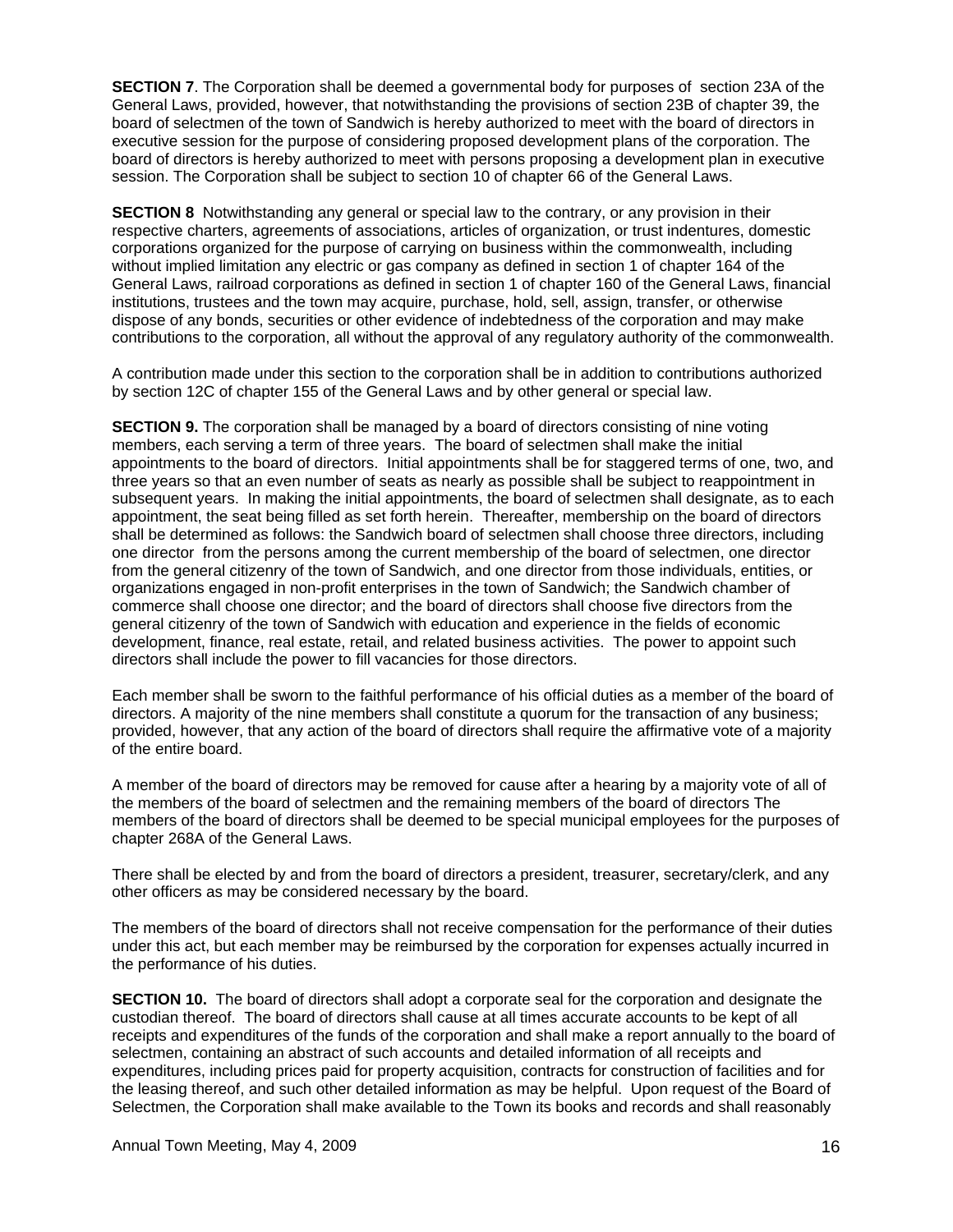cooperate with the Finance Committee of the Town in any investigation of the books and records of the Corporation by the Finance Committee or its designee. The corporation shall cause an audit of its books and accounts to be made biannually by certified public accountants and the cost thereof shall be treated as a current expense. Except as otherwise provided in this act, the corporation shall have the full power to exercise care of its property and the management of its business and affairs. The treasurer shall give bond for the faithful performance of his duties, with a surety company authorized to do business in the commonwealth as surety, in such sum as the board of directors may determine, the premium of which shall be paid by the corporation.

**SECTION 11.** The corporation, from time to time, may provide by resolution for the issuance of revenue bonds of the corporation for the purposes of paying all or any part of the cost of a development project or projects. The principal of and interest on the bonds shall be payable solely from the funds herein provided for the payment. The bonds of each issue shall be dated, shall bear interest at the rates and shall mature at the time or times not exceeding 20 years from their date or dates, as determined by the corporation, and may be redeemable before maturity, at the option if the corporation, at the price or prices and under the terms and conditions fixed by the corporation before the issuance of the bonds. The corporation shall determine the form of the bonds, including any interest coupons to be attached thereto, and the manner of execution of the bonds, and shall fix the denomination or denominations of the bonds and the place or places of payment of principal and interest, which may be at any bank or trust company within the commonwealth. In case any officer whose signature, or a facsimile thereof, shall appear on any bonds or coupons shall cease to be an officer before the delivery of the bonds, the signature or facsimile shall nevertheless be valid and sufficient for all purposes as if that officer had remained in office until the delivery. The bonds may be issued in coupon or registered form or both, as the corporation may determine, and provision may be made for the registration of any coupon bonds as to principal alone and also as to both principal and interest. The corporation may sell the bonds in a manner and for a price, either at public or private sale, as it may determine to be for the best interests of the corporation.

The proceeds of the bonds shall be used solely for the payment of the cost of a development project and shall be disbursed in a manner and under such restrictions, if any, as the corporation may provide. Before the preparation of definitive bonds, the corporation may, under like restrictions, issue interim receipts or temporary bonds, with or without coupons, exchangeable for definitive bonds when the bonds have been executed and are available for delivery. The corporation may also provide for the replacement of any bonds which shall become mutilated or shall be destroyed or lost. Revenue bonds may be issued under this act subject only to those proceedings, conditions or things which are specifically required by this act.

The corporation may provide by resolution for the issuance of revenue refunding bonds of the corporation for the purpose of refunding any revenue bonds then outstanding and issued under this act, including the payment of any redemption premium thereon on any interest accrued or to accrue to the date of redemption of the bonds and, if deemed advisable by the corporation, for the additional purpose of construction or reconstructing and extensions or improvements of the development project. The issue of the bonds, the maturities, and other details thereof, the rights of the holders thereof, and the duties of the corporation relative thereto shall be governed by this act insofar as it is applicable.

While any bonds issued by the corporation remain outstanding, the powers, duties or existence of the corporation shall not be diminished or impaired in any way that will adversely affect the interests and rights of the holders of the bonds.

Revenue and revenue refunding bonds issued under this act, unless otherwise authorized by law, shall not constitute a debt of the commonwealth or the town, or a pledge of the full faith and credit of the commonwealth or of the town, but the bonds shall be payable solely from the funds herein provided therefore from revenues generated by the corporation. If the corporation or the town or commonwealth is not obliged to pay the revenue or revenue refunding bonds, all the revenue and revenue refunding bonds shall contain on the face thereof a statement to the effect that neither the corporation nor the commonwealth nor the town shall be obliged to pay the same or the interest thereon except from revenues, and that neither the faith and credit nor taxing power of the commonwealth or of the town is pledged to the payment on the bonds.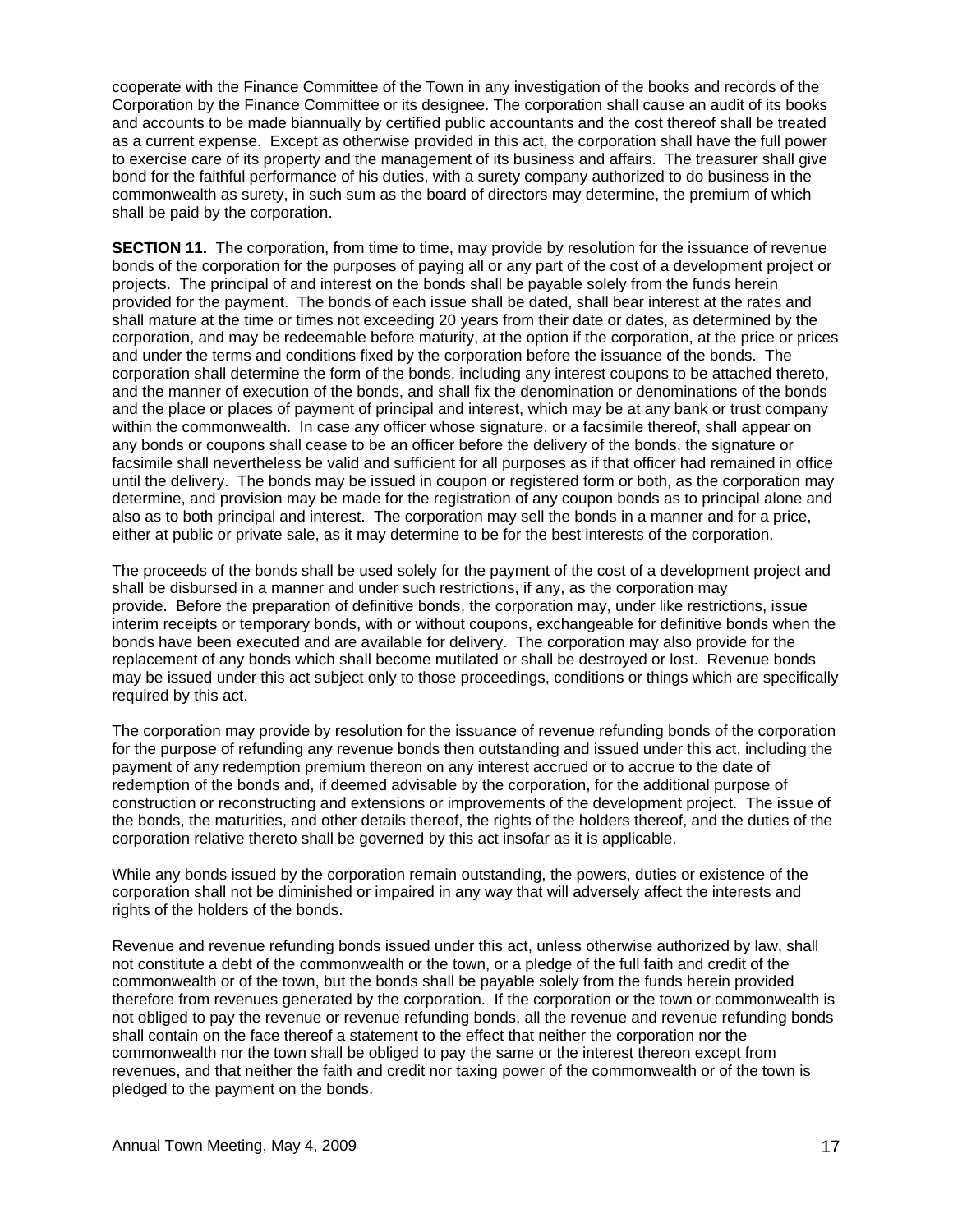All revenue and revenue refunding bonds issued under this act shall have all the qualities and incidents of negotiable instruments as defined in section 3-104 of chapter 106 of the General Laws.

**SECTION 12.** In the discretion of the corporation, the revenue bonds or revenue refunding bonds may be secured by a trust agreement by and between the corporation and a corporate trustee, which may be any trust company or bank having the powers of a trust company within the commonwealth. The trust agreement may pledge or assign the revenues to be received, but shall not convey or mortgage any development project or part thereof.

Either the resolution providing for the issuance of bonds or the trust agreement may contain provisions for protecting and enforcing the rights and remedies of the bondholders, including, without limitation, provisions defining defaults and providing for remedies in the event thereof, which may include the acceleration of maturities, and covenants setting forth the duties of and limitations on the corporation in relation to the acquisition, construction, improvement, enlargement, alteration, equipping, furnishing, maintenance, operation, repair, insurance and disposition of property, the custody, safeguarding, investment and application of moneys, the use of any surplus bond or note proceeds and the establishment of reserves. The resolution or trust agreement may also contain covenants by the corporation in relation to:

(1) the establishment, revision and collection of rents and charges for services of facilities furnished or supplied by the corporation that provide revenues sufficient with other revenues of the development project, if any, to pay

 (i) the cost of maintaining, repairing and operating the development project and of making renewals and replacements in connection therewith,

(ii) the principal of and the interest on the revenue bonds as they become due and payable,

 (iii) payments in lieu of taxes, betterment and special assessments, and (iv) reserves for such purposes;

(2) the purpose or purposes for which the proceeds of the sale of the bonds will be applied and the use and disposition thereof;

(3) the use and disposition of the gross revenues of the corporation from the development project, any additions thereto and extensions and improvements thereof, including the creation and maintenance of funds for working capital and for renewals and replacements to the development project;

(4) the amount, if any, of additional revenue bonds payable from the revenues of the development project and the limitations, terms and conditions on which the additional revenue bonds may be issued; and

(5) the operation, maintenance, management, accounting and auditing of the development project and of the income and revenues of the corporation.

It shall be lawful for any bank or trust company incorporated under the laws of the commonwealth to act as depository of the proceeds of the bonds or of revenues and to furnish indemnifying bonds or to pledge securities as required by the corporation. The trust agreement may set forth the rights and remedies of the bondholders and of the trustees and may restrict the individual right of action by bondholders as is customary in trust agreements or trust indentures securing bonds and debentures of corporations. The trust agreement may contain other provisions as the corporation considers reasonable and proper for the security of the bondholders. All expenses incurred in carrying out the trust agreement may be treated as a part of the cost of the operation of the development project. The pledge by any trust agreement or resolution shall be valid and binding from the time when the pledge is made; the revenues or other moneys so pledged and then held or later received by the corporation shall immediately be subject to the lien of the pledge without any physical delivery thereof or further act; and the lien of the pledge shall be valid and binding as against all parties having claims of any kind in tort, contract or otherwise against the corporation, irrespective of whether the parties have notice thereof. Neither the resolution nor any trust agreement by which pledge it is created need be filed or recorded except in the records of the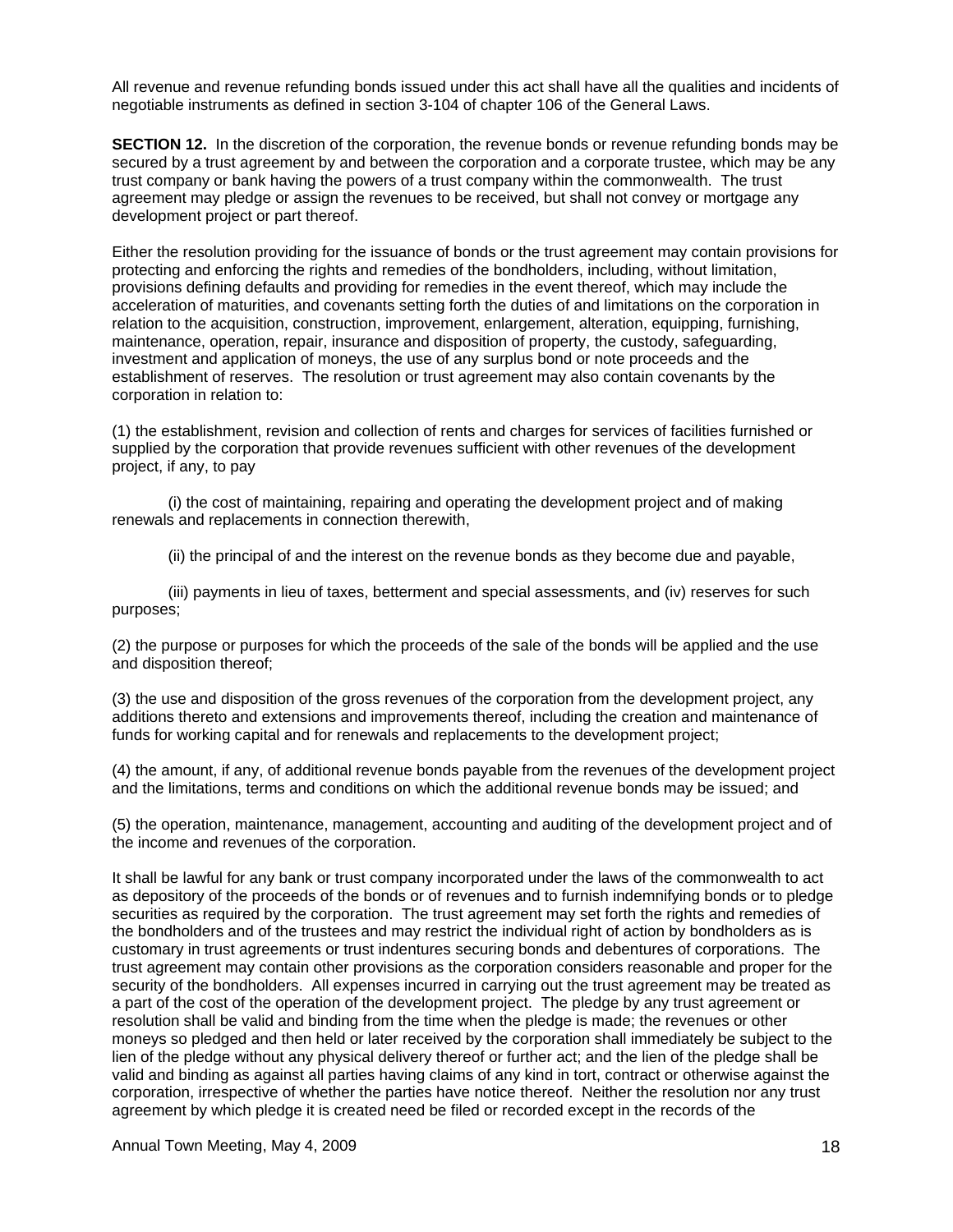corporation, and no filing need be made under chapter 106 of the General Laws.

**SECTION 13.** Revenue bonds and revenue refunding bonds issued under this act are hereby made securities in which all public officers and public bodies of the commonwealth and its political subdivisions, all insurance companies, trust companies in their commercial departments and within the limits set by section 6 of chapter 167E of the General Laws, banking associations, investment companies, executors, trustees and other fiduciaries, and all other persons who are now or may hereafter be authorized to invest in bonds or other obligations of a similar nature may properly and legally invest funds, including capital in their control and belonging to them; and the bonds are hereby made obligations which may properly and legally be made eligible for the investment of savings deposits and income thereof in the manner provided by section 2 of said chapter 167F. The bonds are hereby made securities which may properly and legally be deposited with and received by any state or municipal officer or any agency or political subdivision of the commonwealth for any purpose for which the deposit of bonds or other obligations of the commonwealth is now or may hereafter be authorized by law.

**SECTION 14.** To provide funds for the general purposes of the corporation, including working capital, the corporation may, from time to time, issue debentures which, unless otherwise authorized by law, shall not constitute a debt of the commonwealth or of the town, or a pledge of the full faith and credit of the commonwealth or of the town, and shall be subordinated to all other obligations of the corporation and shall be payable at the time and in installments, if any, as the corporation shall determine, but solely out of the net assets of the corporation; and the holders thereof shall be entitled to interest thereon, but only out of the net earnings of the corporation, and in no event at a rate higher than the rate specified therein.

The debentures may be secured by a trust agreement by and between the corporation and a corporate trustee, which shall be a trust company or bank located within the commonwealth having the powers of a trust company. The trust agreement shall contain provisions for protecting and enforcing the rights and remedies of the debenture holder. It shall be lawful for any bank or trust company incorporated under the laws of the commonwealth which may act as a depository under the trust agreement to furnish indemnifying bonds or to pledge securities as required by the corporation. The trust agreement shall set forth the rights and remedies of the debenture holders and of the trustee, and may restrict individual right of action by debenture holders. The trust agreement may contain such other provisions as the corporation may consider reasonable and proper for the security of the debenture holders. All expenses incurred in carrying out the trust agreement may be treated as an item of current expense.

Debentures may be issued under this act without obtaining the consent of any department, division, office, commission, board, bureau or agency of the commonwealth or the town, and without any other proceedings or the happenings of any other condition or things other than those proceedings, conditions or things which are specifically required by this act.

**SECTION 15.** Any holder of bonds or debentures issued under this act or of any coupons appertaining thereto, and the trustee, except to the extent the rights herein given may be restricted by the trust agreement, may, either at law or in equity, by suit, action, mandamus or other proceeding, protect and enforce all rights under the laws of the commonwealth or granted hereunder or under the trust agreement, and may enforce and compel the performance of all duties required by this act or by the trust agreement, to be performed by the corporation or by any officer thereof.

**SECTION 16.** The corporation shall not deposit any of its funds in a banking institution not authorized to provide banking services in the Commonwealth of Massachusetts. The designation of a banking institution as a depository shall be subject to a vote of a majority of the directors present at an authorized meeting of the board of directors, exclusive of any director who is an officer or director of the depository so designated. Said corporation shall not receive money on deposit.

**SECTION 17.** The corporation shall be liable in contract and in tort in the same manner as a municipal corporation. The directors, employees, officers and agents of the corporation shall be liable in contracts and tort, in the same manner as municipal employees under the General Laws. The corporation shall indemnify the directors, officers, employees and agents of the corporation under sections 9 and 13 of chapter 258 of the General Laws as public employees. The property or funds of the corporation shall not be subject to attachment or to levy and sale on execution, but if the corporation refuses to pay a judgment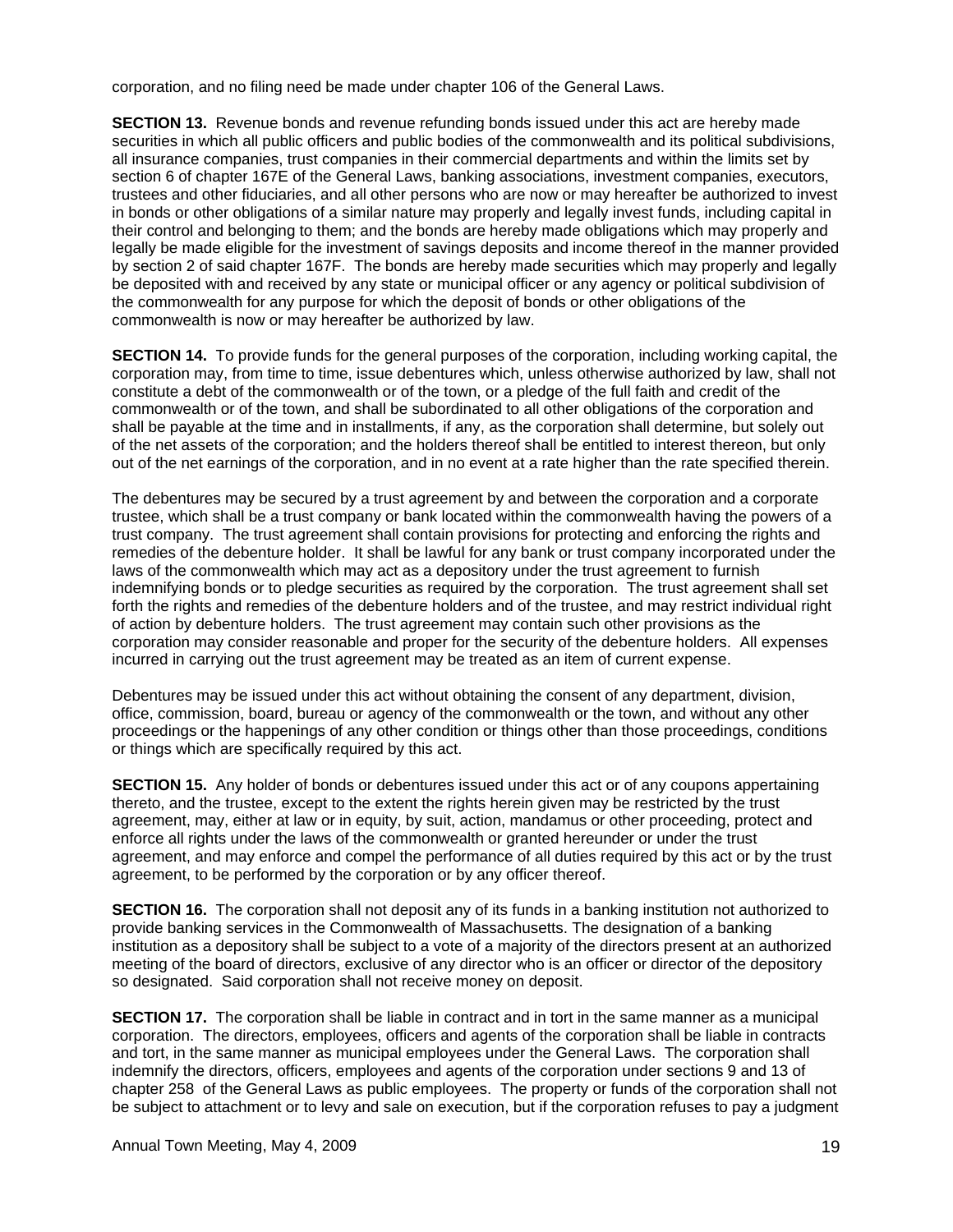entered against it in any court of competent jurisdiction, the superior court may direct the treasurer of the corporation to pay the judgment. The real estate owned by the corporation shall not be subject to liens under chapter 254 of the General Laws, but sections 28 and 29 of chapter 149 of the General Laws shall be applicable to any construction work by the corporation.

**SECTION 18.** The corporation shall file annual reports with the state secretary and the board of selectmen. These annual reports shall also be published in a newspaper of general circulation in the town within 60 days after the close of the corporation's fiscal year. The state secretary shall make copies of such reports available to the commissioner of insurance and to the commissioner of banks, and the corporation shall also furnish such other information as may, from time to time, be required by the state secretary.

**SECTION 19**. The corporation is hereby designated as a community-based development organization for purposes of carrying out community or economic development projects with federal financial assistance.

**SECTION 20.** The corporation is hereby designated as a non profit organization that may act as a land trust for purposes of carrying out preservation projects as defined in section 2 and for receiving assignment of the town's first refusal options under chapter 61, chapter 61A or chapter 61B of the General Laws.

**SECTION 21**. The corporation may, upon the affirmative vote of two-thirds of its members and upon an authorization vote of town meeting, petition for its dissolution by order of the supreme judicial or superior court, in the manner provided in section 11A of chapter 180 of the General Laws.

**SECTION 22.** If the corporation shall fail to commence operations within 6 years after the effective date of this act, then the provisions of this act shall cease to be effective.

**SECTION 23.** This act shall take effect upon its passage.

## **ARTICLE 23**

To see if the Town will vote to authorize the Board of Selectmen to petition the General Court for special legislation, substantially in the form set forth below, relating to the removal of the Chief of Police position from Civil Service law and rules; provided, however, that the General Court may make clerical or editorial changes of form only to the bill, unless the Board of Selectmen approves amendments to the bill before enactment by the General Court, and provided further that the Board of Selectmen is hereby authorized to approve amendments which shall be within the scope of the general public objectives of this petition, or take any action relative thereto:

## **AN ACT PROVIDING THAT THE OFFICE OF CHIEF OF POLICE OF THE TOWN OF SANDWICH SHALL BE EXEMPT FROM CIVIL SERVICE LAW AND RULES**

**Section 1**: The office of the Chief of Police of the Town of Sandwich shall be exempt from the provisions of Chapter Thirty-One of the Massachusetts General Laws and all rules adopted thereunder; provided, however, that the present incumbent of such office who is subject to said Chapter Thirty-One shall continue to be subject to said chapter.

**Section 2:** This act shall take effect upon its passage.

**VOTED: That the Town authorize the Board of Selectmen to petition the General Court for special legislation relating to the removal of the Chief of Police position from Civil Service law and rules as printed in the Warrant under Article 23, provided that the General Court may make clerical or editorial changes of form only to the bill, unless the Board of Selectmen approves amendments to the bill before enactment by the General Court, and provided further that the Board of Selectmen is hereby authorized to approve amendments which shall be within the scope of the general public objectives of this petition. This was a counted hand vote, 105 Yes, 74 No, and declared carried by the Moderator.** 

### **ARTICLE 24**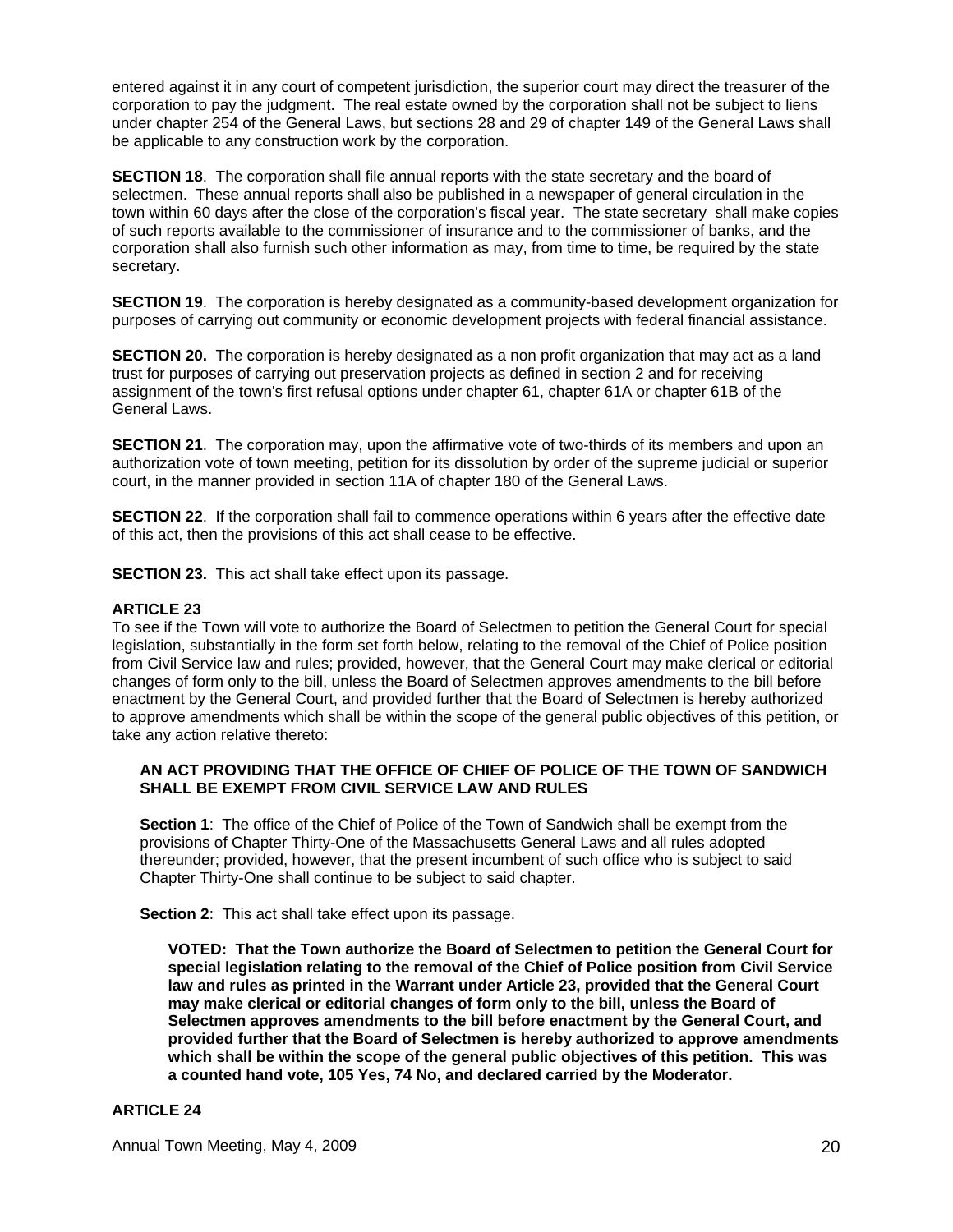To see if the Town will vote to authorize the Board of Selectmen to apply for membership in the Cape and Vineyard Electric Cooperative, Inc., and further, to authorize the Board of Selectmen to negotiate membership in said Cooperative on such terms as conditions as the Board of Selectmen determines to be in the best interests of the Town, or take any action relative thereto.

**UNANIMOUSLY VOTED: Move that the Town authorize the Board of Selectmen to apply for membership in the Cape and Vineyard Electric Cooperative, Inc. and authorize the Board of Selectmen to negotiate membership in said Cooperative on such terms as conditions as the Board of Selectmen determines to be in the best interests of the Town. This was a voice vote and declared carried unanimously by the Moderator.** 

## **ARTICLE 25**

To see if the Town will vote to amend Section 2.01 of the Town Bylaws, Capital Improvement Planning Committee, as written below, or take any action relative thereto.

- Section 2.01 Capital Improvement Planning Committee
- Part 1 The Town Moderator shall establish and appoint a five-member committee to be known as the Capital Improvement Planning Committee (CIPC). The CIPC will be composed of one two members of the Finance Committee and four members-at-large. All members must be registered voters and shall not be employees of the town. The Town Manager Administrator shall be an ex-officio Committee staff member without the right to vote. The term of appointment to the Committee will be one year, commencing on the first day of July of the current year. The Committee shall choose its own officers.
- Part 2 The Committee shall define and study all proposed capital projects and improvements involving major non-recurring tangible assets and projects. All officers, boards and committees, including the Selectmen and the School Committee, shall give to the Committee on forms prepared by it the information needed to prepare a Capital Budget for Town Meeting. The Committee shall consider the relative need, impact, timing, cost and finding methodology of these capital expenditures and the effect each will have on the financial position of the Town. No appropriation shall be voted for a capital improvement requested by a department, board or commission unless the proposed capital improvement is considered in the Committee's report, or the Committee shall first have submitted a report to the Finance Committee and Board of Selectmen explaining the omission.
- Part 3 The Committee shall recommend prepare an annual report recommending a Capital Budget for the next fiscal year and a Capital Improvement Program including recommended capital improvements for the following five fiscal years. The report shall be submitted to the Finance Committee and the Board of Selectmen for their consideration. The Capital Budget shall be presented to the Annual Town Meeting for adoption by the Town.
- Part 4 The Capital Budget, after its adoption, shall permit the expenditure on projects included therein of sums from department budgets for surveys, architectural or engineering advice, options or appraisals; but no such expenditure shall be incurred on projects which have not been so approved by the Town through the appropriation of sums in the current year or in prior years or for preliminary planning for projects to be undertaken more than five years in the future.
- Part 45 The Committee's report and the recommended Capital Budget shall be published and made available to the public in a manner consistent with the distribution of the Finance Committee report.

**UNANIMOUSLY VOTED: That the Town amend Section 2.01 of the Town Bylaws, Capital Improvement Planning Committee, as printed in the Warrant under Article 25. This was a voice vote and declared carried unanimously by the Moderator.** 

## **ARTICLE 26**

.

Annual Town Meeting, May 4, 2009 21 22 2009 2012 21: 2012 21: 2013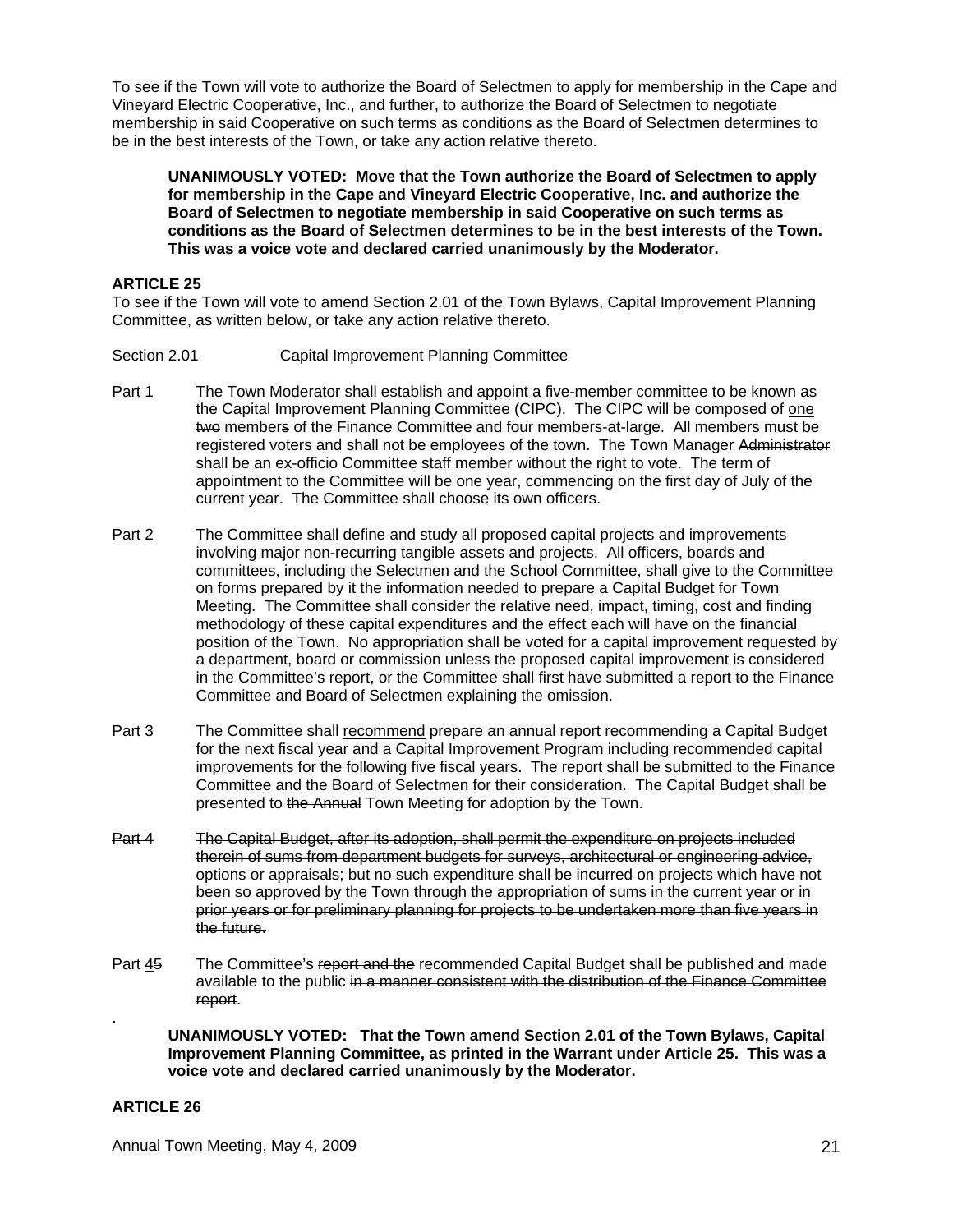To see if the Town will vote to amend Section 5030 (g) of the Sandwich Protective Zoning By-laws, Use Regulations, Prohibited Uses, to read as follows:

Boat and motor vehicle service and repair may be allowed upon the issuance of a Certificate of Water Quality Compliance by the Board of Health.

or take any action relative thereto.

**VOTED: That the Town amend Section 5030 (g) of the Sandwich Protective Zoning Bylaws, Use Regulations, Prohibited Uses, as printed in the Warrant under Article 26. This was a voice vote and declared carried by the required two-thirds vote by the Moderator.** 

## **ARTICLE 27**

To Elect the following Officers:

| One Selectmen for a term of three years |  |  |  |
|-----------------------------------------|--|--|--|
|-----------------------------------------|--|--|--|

|                      | Þ۰  | P <sub>2</sub> | P3  | P4  | P5  | P6  | P7  | Total |
|----------------------|-----|----------------|-----|-----|-----|-----|-----|-------|
| James W. Pierce      | 418 | 379            | 295 | 182 | 242 | 242 | 221 | 1979  |
| R. Patrick Ellis     | 6   | 6              |     |     |     | ◠   |     |       |
| Richard W. Augustine | 5   |                |     |     | っ   | ◠   |     | 13    |
| All Others           | ◠   | 6              | 10  |     | ◠   | 8   |     | 37    |
| <b>Blanks</b>        | 169 | 174            | 124 | 86  | 103 | 101 | 103 | 860   |
| Total                | 600 | 567            | 430 | 273 | 351 | 355 | 330 | 2906  |

#### One Assessor for a term of three years

|                            | Þ٠  | DQ  | מם<br>ັບ | P4  | P5  | P6  | DT. | ™otal |
|----------------------------|-----|-----|----------|-----|-----|-----|-----|-------|
| Nicholas E. Fernandes, Jr. | 400 | 342 | 276      | 175 | 240 | 235 | 213 | 1881  |
| <b>All Others</b>          |     |     |          |     |     |     |     |       |
| <b>Blanks</b>              | 199 | 224 | 153      | 97  | 111 | 119 | 117 | 1020  |
| Total                      | 600 | 567 | 430      | 273 | 351 | 355 | 330 | 2906  |

#### One Town Clerk for an unexpired term of one year

|                    | P٠  | P <sub>2</sub> | P3  | P <sub>4</sub> | P <sub>5</sub> | P <sub>6</sub> | P7  | Гоtal |
|--------------------|-----|----------------|-----|----------------|----------------|----------------|-----|-------|
| Julia C. Hendy     | 291 | 244            | 191 | 85             | 126            | 126            | 114 | 1177  |
| Susan M. Lundquist | 53  | 69             | 53  | 44             | 51             | 46             | 13  | 359   |
| Taylor D. White    | 252 | 247            | 181 | 141            | 170            | 181            | 171 | 1343  |
| All Others         |     |                |     |                |                | 0              |     |       |
| <b>Blanks</b>      | 4   |                | 5   | ົ<br>C         | 4              | ◠              |     | 27    |
| Total              | 600 | 567            | 430 | 273            | 351            | 355            | 330 | 2906  |

#### One Moderator for a term of three years

|                   | P <sub>1</sub> | P2  | P3  | P <sub>4</sub> | P5  | P6  | D7  | $\tau$ <sub>otal</sub> |
|-------------------|----------------|-----|-----|----------------|-----|-----|-----|------------------------|
| Jan Levin Teehan  | 352            | 330 | 287 | 168            | 246 | 225 | 199 | 1807                   |
| Garry N. Blank    | 211            | 210 | 115 | 93             | 90  | 115 | 106 | 940                    |
| <b>All Others</b> |                |     | ⌒   |                |     |     |     |                        |
| <b>Blanks</b>     | 36             | 27  | 26  |                | 14  | 15  | 24  | 154                    |
| Total             | 600            | 567 | 430 | 273            | 351 | 355 | 330 | 2906                   |

#### One Constable for a term of three years

|                       | D٠  | פס  | P3  | P4  | P <sub>5</sub> | P6  | D7  | $\tau$ <sub>otal</sub> |
|-----------------------|-----|-----|-----|-----|----------------|-----|-----|------------------------|
| James Joseph Sullivan | 354 | 312 | 246 | 105 | 180            | 180 | 156 | 1533                   |
| Robert John Steele    | 100 | 102 | 67  | 92  | 86             | 98  | 91  | 636                    |
| All Others            |     |     |     |     |                |     |     | ົ                      |
| <b>Blanks</b>         | 146 | 153 | 116 | 76  | 85             | 77  | 81  | 734                    |
| Total                 | 600 | 567 | 430 | 273 | 351            | 355 | 330 | 2906                   |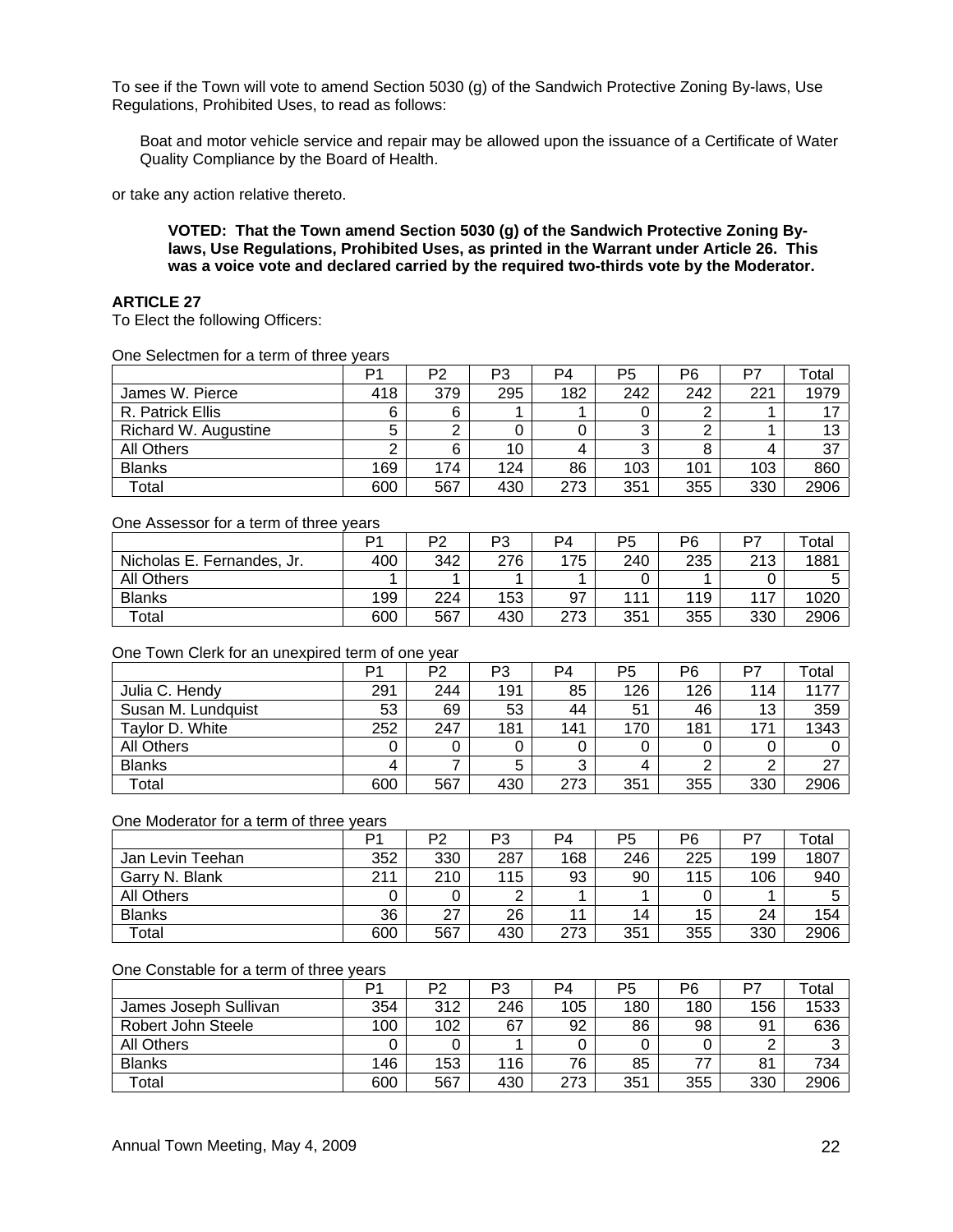Three School Committee members for a term of three years

|                             | P1   | P2   | P3   | P <sub>4</sub> | P5   | P <sub>6</sub> | P7  | Total |
|-----------------------------|------|------|------|----------------|------|----------------|-----|-------|
| <b>Shaun Patrick Cahill</b> | 384  | 323  | 255  | 167            | 215  | 188            | 212 | 1744  |
| <b>Bob Guerin</b>           | 311  | 276  | 194  | 113            | 151  | 121            | 150 | 1316  |
| Andrea M. Killion           | 267  | 285  | 203  | 141            | 200  | 187            | 170 | 1453  |
| Jessica A. Linehan          | 326  | 315  | 242  | 154            | 202  | 219            | 195 | 1653  |
| All Others                  |      |      | ⌒    |                |      | 3              |     |       |
| <b>Blanks</b>               | 511  | 502  | 394  | 244            | 284  | 347            | 263 | 2545  |
| Total                       | 1800 | 1701 | 1290 | 819            | 1053 | 1065           | 990 | 8718  |

#### One Board of Health member for a term of three years

|                      | D.  | ∩ים | P٦<br>ົບ | P4  | P5  | P6  | כס  | <sup>-</sup> otal |
|----------------------|-----|-----|----------|-----|-----|-----|-----|-------------------|
| Rebecca Lovell Scott | 433 | 349 | 294      | 181 | 239 | 243 | 228 | 1967              |
| <b>All Others</b>    |     | ⌒   |          |     |     |     |     |                   |
| <b>Blanks</b>        | 165 | 216 | 134      | 90  | 112 | 112 | 102 | 931               |
| Total                | 600 | 567 | 430      | 273 | 351 | 355 | 330 | 2906              |

Three Trustees, Sandwich Public Library for a term of three years

|                        | P <sub>1</sub> | P <sub>2</sub> | P3   | P <sub>4</sub> | P <sub>5</sub> | P6   | P7  | Total |
|------------------------|----------------|----------------|------|----------------|----------------|------|-----|-------|
| Joseph V. Maruca       | 382            | 341            | 280  | 166            | 222            | 212  | 199 | 1802  |
| Marie Champagney Hayes | 339            | 294            | 235  | 156            | 211            | 194  | 175 | 1604  |
| Barbara A. Finn        | 364            | 302            | 241  | 163            | 214            | 201  | 179 | 1664  |
| All Others             | ◠              |                |      |                |                |      |     |       |
| <b>Blanks</b>          | 713            | 764            | 534  | 334            | 406            | 457  | 437 | 3645  |
| Total                  | 1800           | 1701           | 1290 | 819            | 1053           | 1065 | 990 | 8718  |

#### One Trustee, Weston Memorial Fund for a term of three years

|                   | D٠  | פם  | מם       | P4  | P5  | P6  | כם  | $\tau$ otal |
|-------------------|-----|-----|----------|-----|-----|-----|-----|-------------|
| F                 |     | 343 | ు<br>296 |     |     |     | 219 | 1945        |
| Geoffrey<br>Lenk  | 416 |     |          | 185 | 244 | 242 |     |             |
| <b>All Others</b> |     |     |          |     |     |     |     |             |
| <b>Blanks</b>     | 184 | 224 | 134      | 87  | 107 | 113 | 111 | 960         |
| Total             | 600 | 567 | 430      | 273 | 351 | 355 | 330 | 2906        |

Two Planning Board members for a term of three years

| $\tilde{\phantom{a}}$  | Þ٠   | P <sub>2</sub> | P3  | P4  | P <sub>5</sub> | P6  |     | ⊺otal |
|------------------------|------|----------------|-----|-----|----------------|-----|-----|-------|
| Amy L. Lipkind         | 385  | 339            | 283 | 183 | 233            | 225 | 199 | 1847  |
| Daniel Edward Marsters | 374  | 332            | 252 | 166 | 230            | 202 | 224 | 1780  |
| All Others             |      |                |     |     |                |     |     | ⌒     |
| <b>Blanks</b>          | 440  | 463            | 325 | 197 | 239            | 282 | 236 | 2182  |
| Total                  | 1200 | 1134           | 860 | 546 | 702            | 710 | 660 | 5812  |

and all other candidates that may appear on the official ballot, The polls for the election were opened at 7:00 a.m. and closed at 8:00 p.m. The total vote cast was 2,906, which is 19 per cent of the voters. The total number of voters at the close of registration prior to the election was 15,291. The lists of Ballot Clerk and Checkers were checked and found in order and agreed with Ballot Box totals.

The number of absentee ballots cast was: Precinct 1, 33; Precinct 2, 37; Precinct 3, 11; Precinct 4, 7; Precinct 5, 12; Precinct 6, 16; Precinct 7, 6, for a total of 122 voters.

I hereby certify that this is a true record of the Annual Town Meeting held on May 4, 2009.

Julia C. Hendy Acting Town Clerk

I hereby certify that this is a true record of the Annual Town Election held on May 7, 2009.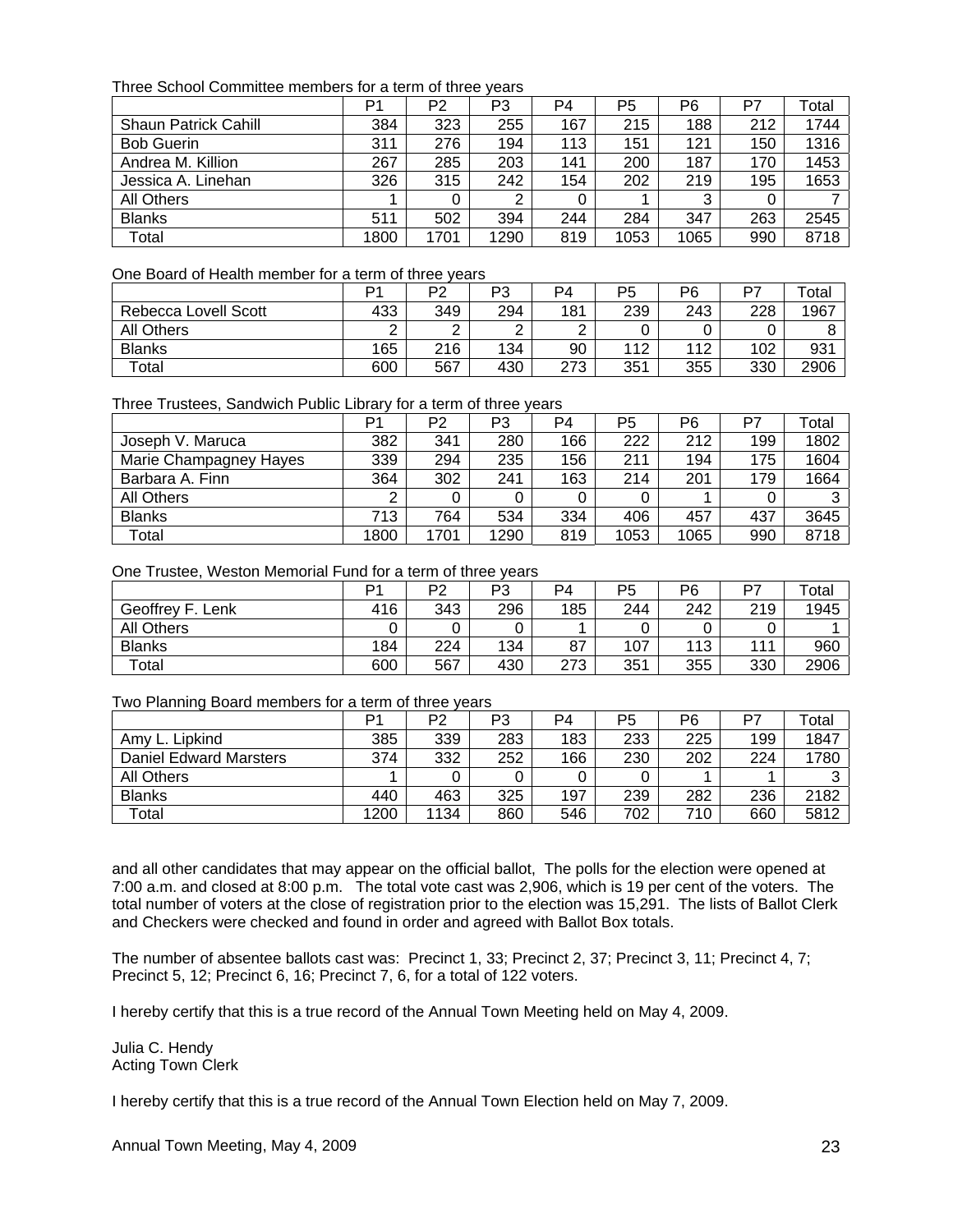Deborah F. Dami Acting Town Clerk for this Election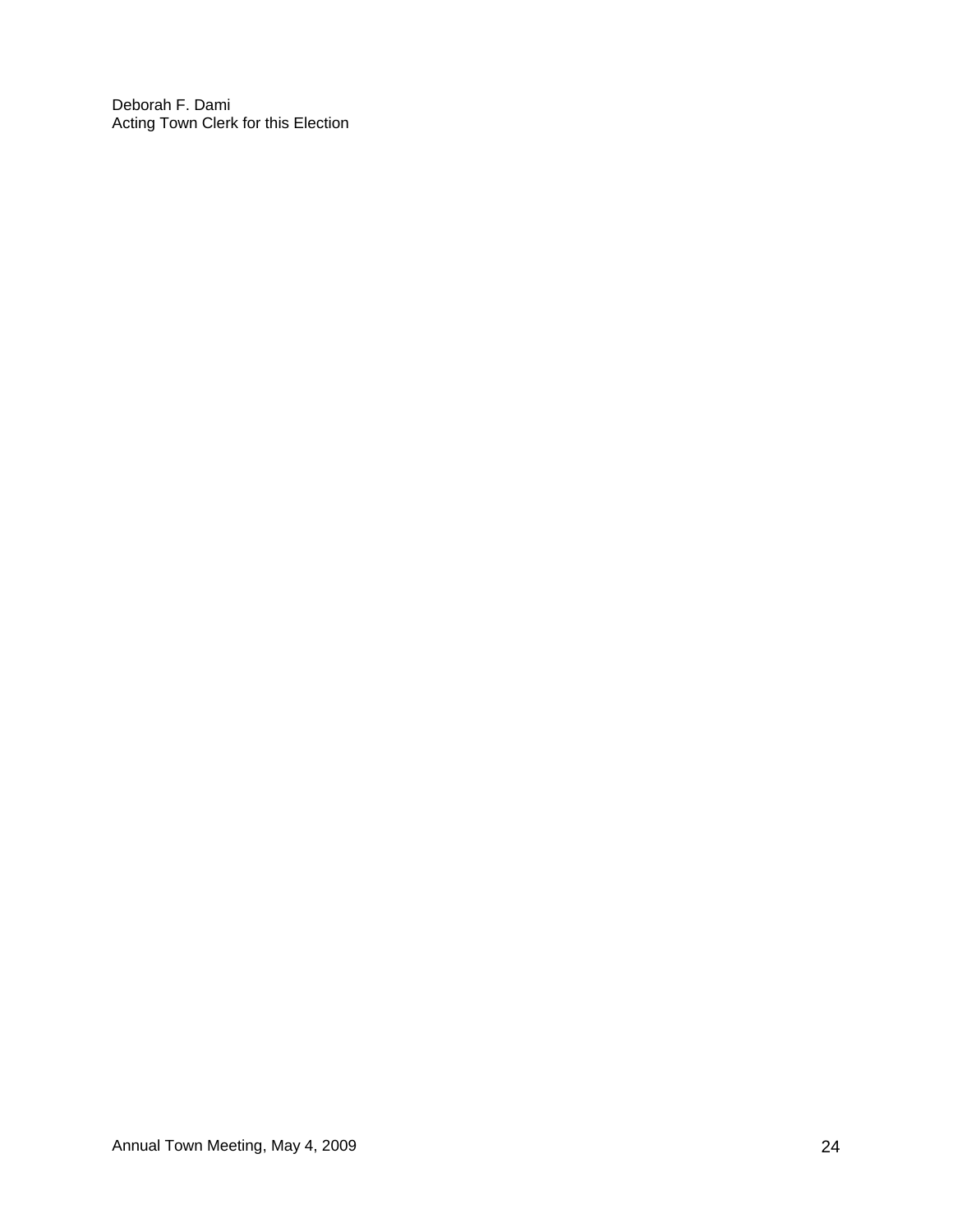## **TOWN OF SANDWICH 2009 SPECIAL TOWN MEETING October 26, 2009**

The Special Town Meeting was called to order in the Sandwich High School auditorium by Moderator Jan Levin Teehan at 7:01 p.m. The clerks checked in a total of 344 voters. The total number of eligible voters was 15,323. The invocation was delivered by Reverend Warren Washburn from the United States Coast Guard Auxiliary, and John G. Kennan led the Pledge of Allegiance. The Moderator swore in the following Sandwich residents as tellers: Nancy Comer, Robert Coolidge, Nancy Crossman, Carolyn Crowell, Rene Douglas, Pat Emery, Rebecca Hewett, Suzanne Miller, Carl Watters and Mary Watters. Rene Douglas served as the timekeeper.

# **ARTICLE 1**

To see if the Town will vote to decrease the FY'10 School Department budget by \$137,466.00, or any other amount, or take any other action relative thereto.

## **UNANIMOUSLY VOTED: That the Town decrease the FY'10 School Department budget appropriation as voted at the May 4, 2009 Annual Town Meeting under Article 2 by \$137,466.**

# **ARTICLE 2**

To see if the Town will vote to transfer and appropriate the sum of \$325,000.00, or any other amount, from the Stabilization Fund to fund the FY'10 operating budget as voted at the May 4, 2009 Annual Town Meeting under Article 2, or take any action relative thereto.

**VOTED: That the Town transfer and appropriate \$325,000.00 from the Stabilization Fund to fund the FY'10 operating budget as voted at the May 4, 2009 Annual Town Meeting under Article 2. This was a voice vote and declared passed by the required two-thirds majority.** 

## **ARTICLE 3**

**To see if the Town will vote to raise and appropriate or transfer from available funds the sum of \$150,000.00, or any other amount, to be expended under the direction of the Board of Selectmen, for the purpose of purchasing and repairing equipment and for providing related services for the School Department wastewater treatment facilities, or take any action relative thereto.** 

Earl Lantery, Jr. moved to postpone Article 3 until Annual Town Meeting in May, at which time the School Administration can present a proposal to bring the wastewater treatment plants into compliance with the groundwater discharge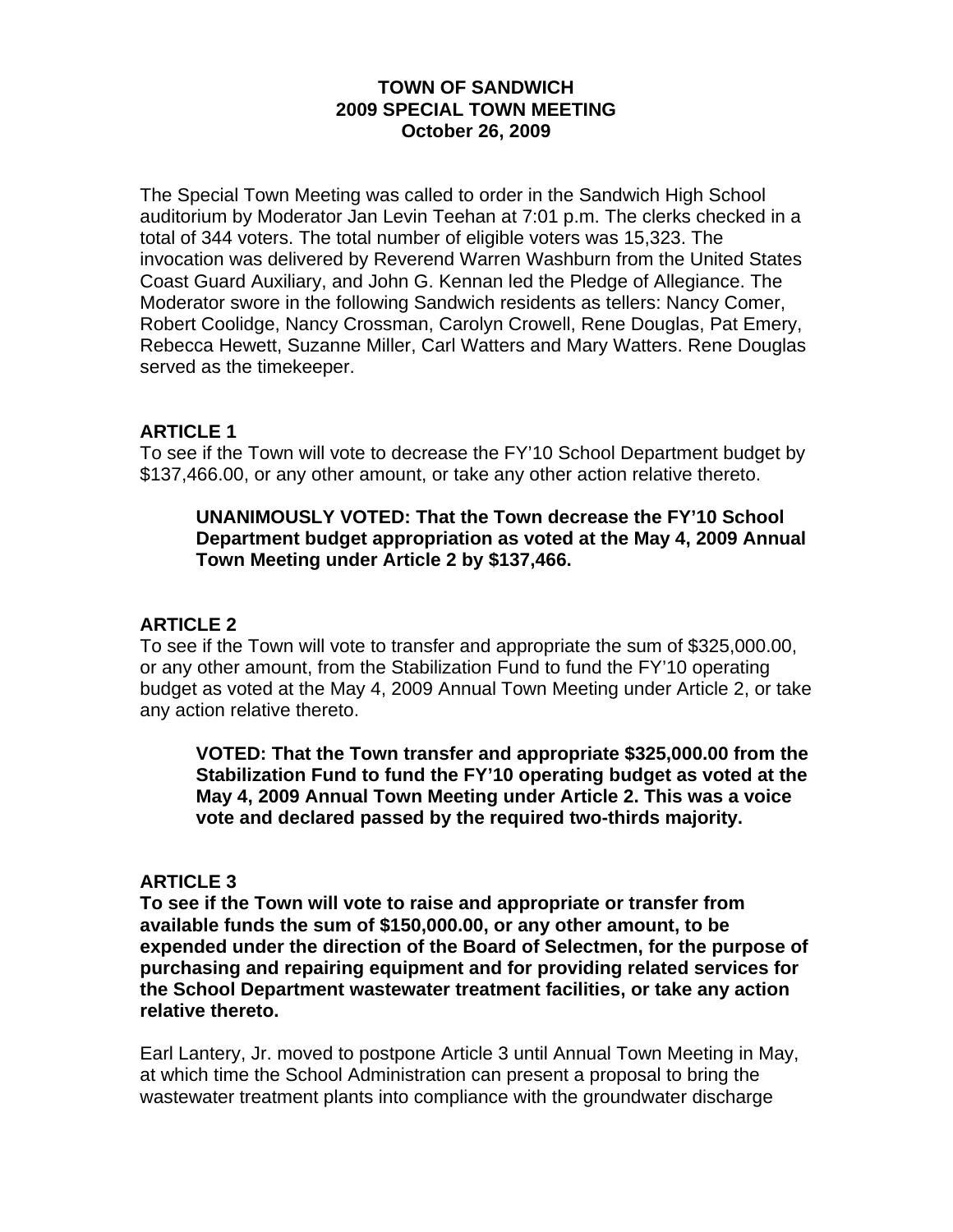permits. His motion was seconded. On a voice vote the Moderator declared the motion failed.

**VOTED: That the Town transfer and appropriate \$150,000.00 from Free Cash, to be expended under the direction of the Board of Selectmen, for the purpose of purchasing and repairing equipment and for providing related services for the School Department wastewater treatment facilities.** 

# **ARTICLE 4**

To see if the Town will vote to authorize the Board of Selectmen to grant to Donald L. Segur and Margaret Segur, the present owners of 143 Main Street, Sandwich, a non-exclusive perpetual easement over the portion of the property known as the Town Hall Annex parcel on 145 Main Street, shown as the "Parking Lot Easement" on a plan on file with the Office of the Town Clerk, for the purpose of exiting and maneuvering from the Segur's garage and exiting the parking lot by vehicle to Main Street, on such terms and conditions and for such consideration as the Board of Selectmen may determine, which may be nominal consideration, and to further authorize the Board of Selectmen to execute any and all instruments and to take such other action necessary to effectuate this vote; or to take any action relative thereto.

**UNANIMOUSLY VOTED: Move that the Town authorize the Board of Selectmen to grant to Donald L. Segur and Margaret Segur, the present owners of 143 Main Street, Sandwich, a non-exclusive perpetual easement over the portion of the property known as the Town Hall Annex parcel on 145 Main Street, shown as the "Parking Lot Easement" on a plan on file with the Office of the Town Clerk, for the purpose of exiting and maneuvering from the Segur's garage and exiting the parking lot by vehicle to Main Street, on such terms and conditions and for such consideration as the Board of Selectmen may determine, which may be nominal consideration, and to further authorize the Board of Selectmen to execute any and all instruments and to take such other action necessary to effectuate this vote.** 

# **ARTICLE 5**

To see if the Town will vote to amend the 2009 Sandwich Local Comprehensive Plan in accordance with Section III C of the Cape Cod Commission's Local Comprehensive Plan Regulations dated March 2005 to address requirements that the Local Comprehensive Plan reflect inconsistencies between towns and with the Regional Policy Plan where overlapping mutual interests exist by including the following text:

## **Water/wastewater management planning**

Sandwich is working with the towns of Bourne, Falmouth and Mashpee on a coordinated approach to comprehensive water resource management planning. The water management plan that may be undertaken in 2010 (pending the award of funding from the Natural Resources Damages or NRD fund) will identify all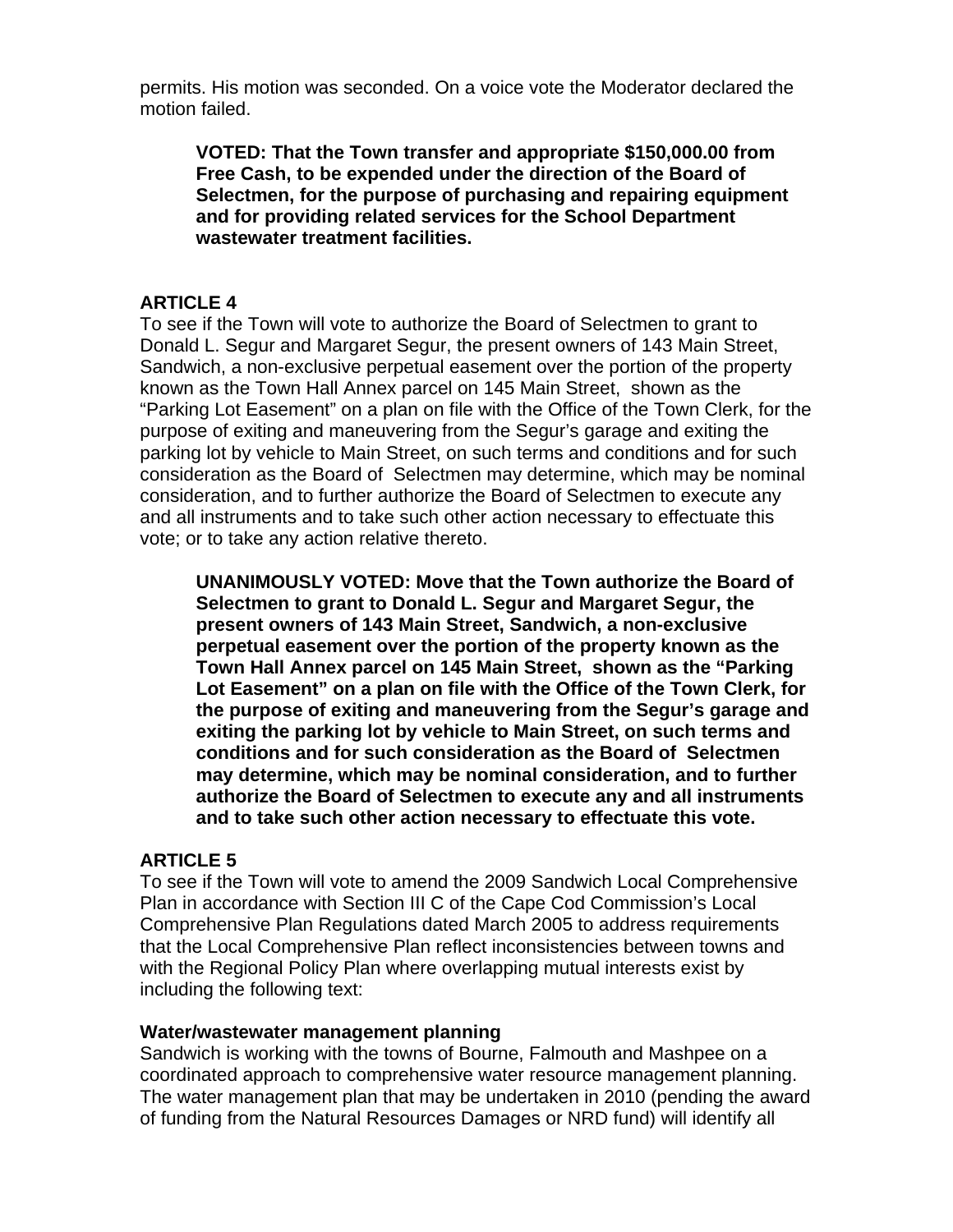significant threats to groundwater quality and quantity and develop comprehensive strategies for sustainable water resource management. Sandwich shares watersheds with the surrounding down gradient communities of Mashpee, Falmouth and Barnstable. These communities are currently well ahead of Sandwich with regard to undertaking comprehensive wastewater management planning. In concert with these management plans, Sandwich's water management plan, anticipated infrastructure upgrades and revised land use planning efforts will directly affect the groundwater, surface water bodies and natural resources of these towns.

The Town is currently participating in the Mass Estuaries Program (MEP), with assessments for Scorton Creek and Sandwich Harbor scheduled for completion in 2010. In addition, Sandwich is located in the upper reaches of numerous watersheds shared with other adjacent communities, including the watersheds of Popponnessett Bay, Three Bays in Barnstable and Waquoit Bay East in Mashpee and Falmouth. These neighboring communities have begun their comprehensive wastewater management plans, and Sandwich now needs to implement its own plan to avoid delaying the neighboring communities and to make sure the regional policy decisions made by all involved communities are appropriate for Sandwich's water resource and economic development plans.

Sandwich staff has attended several meetings with adjacent towns, primarily focused on facilitating discussions about regional wastewater planning. The Town of Falmouth is presently the lead community and has invited Sandwich representatives to meet regularly to discuss both the aforementioned town's wastewater management plans and determine if there is a benefit for regional collaboration. Also, the Town of Sandwich staff attended several meetings in February 2009 with adjacent communities to gain their support for the Town's application to the Executive Office of Energy and Environmental Affairs NRD program for its proposed comprehensive water management plan.

## **Solid Waste Management planning**

The Town of Sandwich has been working collaboratively with the towns of Bourne, Falmouth, Mashpee and the MMR on solid waste management planning and service delivery. This service involves the collection, transportation and delivery of municipal solid waste (MSW) for the respective towns that is delivered to the Upper Cape Regional Transfer Station (UCRTS) on the MMR. The solid waste is then hauled via the state's rail line from the MMR to Rochester, MA. This approach to solid waste management has worked very well for the communities since the mid-1980's and the towns continue to explore the longterm viability of this regional approach to managing its MSW. The Town is represented on the Board of Managers that oversees the operations of the UCRTS. The Town also has representation on the Council of SEMASS Communities board, as well as with the Barnstable County Solid Waste Advisory Committee. These various boards and communities provide a forum for the Town to discuss regional solid waste and recycling planning issues. The Town has been recently meeting on a frequent basis with all of the Cape towns to discuss the benefits and potential opportunities of a new regional waste disposal contract.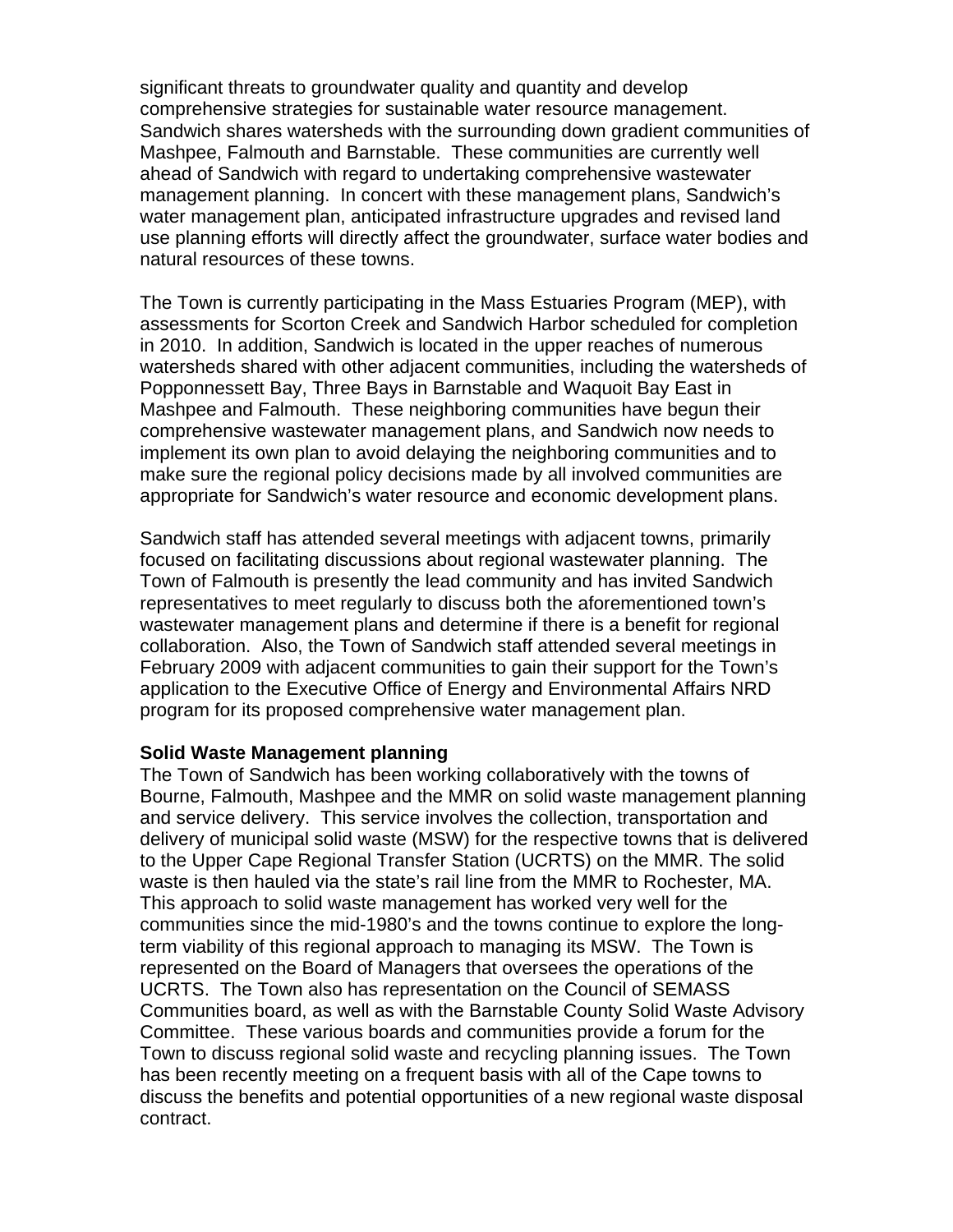## **Transportation Planning**

The Town also recognizes the need for transit services that could connect with adjacent communities that currently operate transit services. However, due to the current densities in Sandwich, combined with the fiscal constraints facing both the community and the Commonwealth, new transit services are unlikely at this time. However, as the Town moves forward with the implementation of the LCP and redeveloping the identified Strategic Planning Areas, the opportunities to introduce transit services to the Town and provide interconnects with the adjacent communities may be more viable. The Town will continue to discuss these plans with both all adjacent towns as well as with the regional planning agency.

## **Economic Development**

The Town of Sandwich has aggressive intermediate and long-term economic development plans for several specific, targeted areas in town that are elaborated on extensively in the LCP. These four Strategic Planning Areas (SPA's) are South Sandwich Village, the Route 130 Industrial Park, Historic Downtown and the Marina District. The Town's economic development plans for these areas will directly compete with the economic development plans of the Town's adjacent communities, specifically Bourne (Buzzards Bay and MacArthur Boulevard), Mashpee (primarily Mashpee Commons), Falmouth (the commercial strip of Route 28) and Barnstable (Hyannis/Route 132 and the Growth Incentive Zone District of downtown Hyannis). Each community is undertaking extensive economic development planning that will seek to provide the Town with the highest level of economic return on those areas that are posed for redevelopment. The Town of Sandwich has had several discussions with representatives from Bourne regarding the Town's Chapter 43-D application to the Commonwealth of Massachusetts and hopes to make a 43-D application to the state for designation of two parcels in town as Priority Development Sites.

or to take any action relative thereto.

**UNANIMOUSLY VOTED: That the Town amend the 2009 Sandwich Local Comprehensive Plan in accordance with Section III C of the Cape Cod Commission's Local Comprehensive Plan Regulations dated March 2005 to address requirements that the Local Comprehensive Plan reflect inconsistencies between towns and with the Regional Policy Plan where overlapping mutual interests exist, as printed in the Warrant under Article 5.** 

# **ARTICLE 6**

To see if the Town will vote to amend the Sandwich Protective Zoning By-laws, Article II, Section 2300, Use Regulation Schedule, Section 2310, Principal Uses, Commercial Use, by changing the use of "Medical Offices" in the Business Limited "BL-1 and BL-2" Districts from a prohibited use to a use authorized by Special Permit and further, by changing the "N" symbol to the "S" symbol in the BL-1 and BL-2 columns for the Medical Offices use.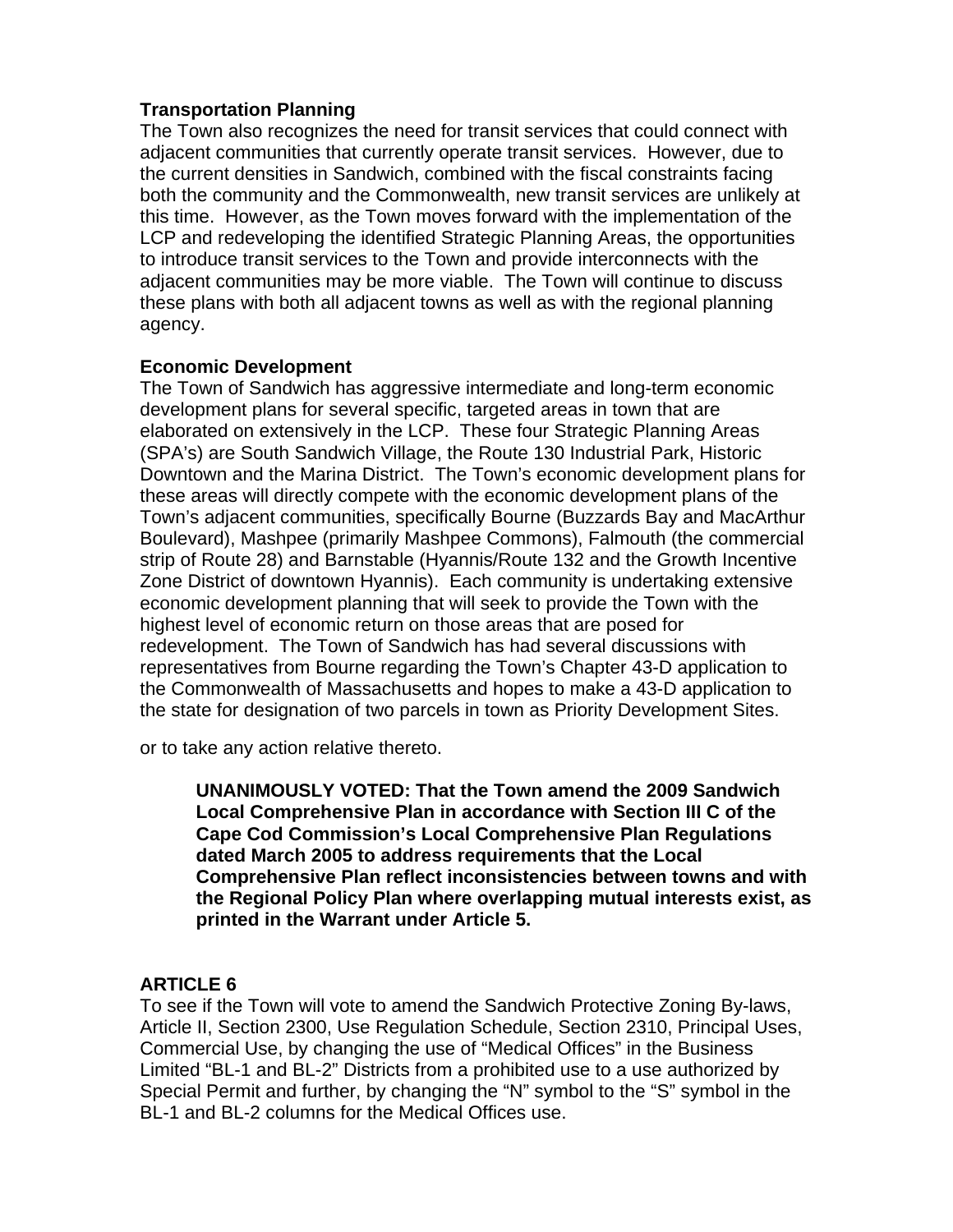## **2300. USE REGULATION SCHEDULE**

|                        | <b>Zoning District</b> |                  |            |            |                       |   |    |  |  |  |
|------------------------|------------------------|------------------|------------|------------|-----------------------|---|----|--|--|--|
|                        | $R-1$<br>$R-2$<br>(6)  | $BL-1$<br>$BL-2$ | <b>IND</b> | <b>MAR</b> | <b>RD-1</b><br>$RD-2$ | S | GD |  |  |  |
| 2310. PRINCIPAL USES   |                        |                  |            |            |                       |   |    |  |  |  |
| <b>COMMERCIAL USE</b>  |                        |                  |            |            |                       |   |    |  |  |  |
| <b>Medical Offices</b> | N                      | S                | N          | N          | $RD-1$<br>N<br>$RD-2$ | N | N  |  |  |  |

or to take any action relative thereto.

**VOTED: That the Town amend the Sandwich Protective Zoning By-laws, Article II, Section 2300, Use Regulation Schedule, Section 2310, Principal Uses, Commercial Use, by changing the use of "Medical Offices" in the Business Limited "BL-1 and BL-2" Districts from a prohibited use to a use authorized by Special Permit and further, by changing the "N" symbol to the "S" symbol in the BL-1 and BL-2 columns for the Medical Offices use, as printed in the Warrant under Article 6. This was a voice vote and declared passed by the required two-thirds majority.** 

# **ARTICLE 7**

To see if the Town will vote to amend the Sandwich Protective Zoning By-laws, Article II, Section 2300, Use Regulation Schedule, Section 2310, Principal Uses, Residential Use, by changing the use of "Two-Family Dwelling" in the Business Limited "BL-1 and BL-2" Districts from a prohibited use to a use authorized by Special Permit and further, by changing the "N" symbol to the "S" symbol in the BL-1 and BL-2 columns for the Two-Family Dwelling" use.

## **2300. USE REGULATION SCHEDULE**

|                        | <b>Zoning District</b> |                  |            |            |                  |   |    |  |  |  |
|------------------------|------------------------|------------------|------------|------------|------------------|---|----|--|--|--|
|                        | $R-1$<br>$R-2$<br>(6)  | $BL-1$<br>$BL-2$ | <b>IND</b> | <b>MAR</b> | $RD-1$<br>$RD-2$ | S | GD |  |  |  |
| 2310. PRINCIPAL USES   |                        |                  |            |            |                  |   |    |  |  |  |
| <b>RESIDENTIAL USE</b> |                        |                  |            |            |                  |   |    |  |  |  |
| Dwelling:              |                        |                  |            |            |                  |   |    |  |  |  |
| Two-family             | S                      | S                | N          | N          | N                |   |    |  |  |  |

or to take any action relative thereto.

**VOTED: That the Town amend the Sandwich Protective Zoning Bylaws, Article II, Section 2300, Use Regulation Schedule, Section 2310, Principal Uses, Residential Use, by changing the use of "Two-Family Dwelling" in the Business Limited "BL-1 and BL-2" Districts from a prohibited use to a use authorized by Special Permit and further, by changing the "N" symbol to the "S" symbol in the BL-1 and BL-2**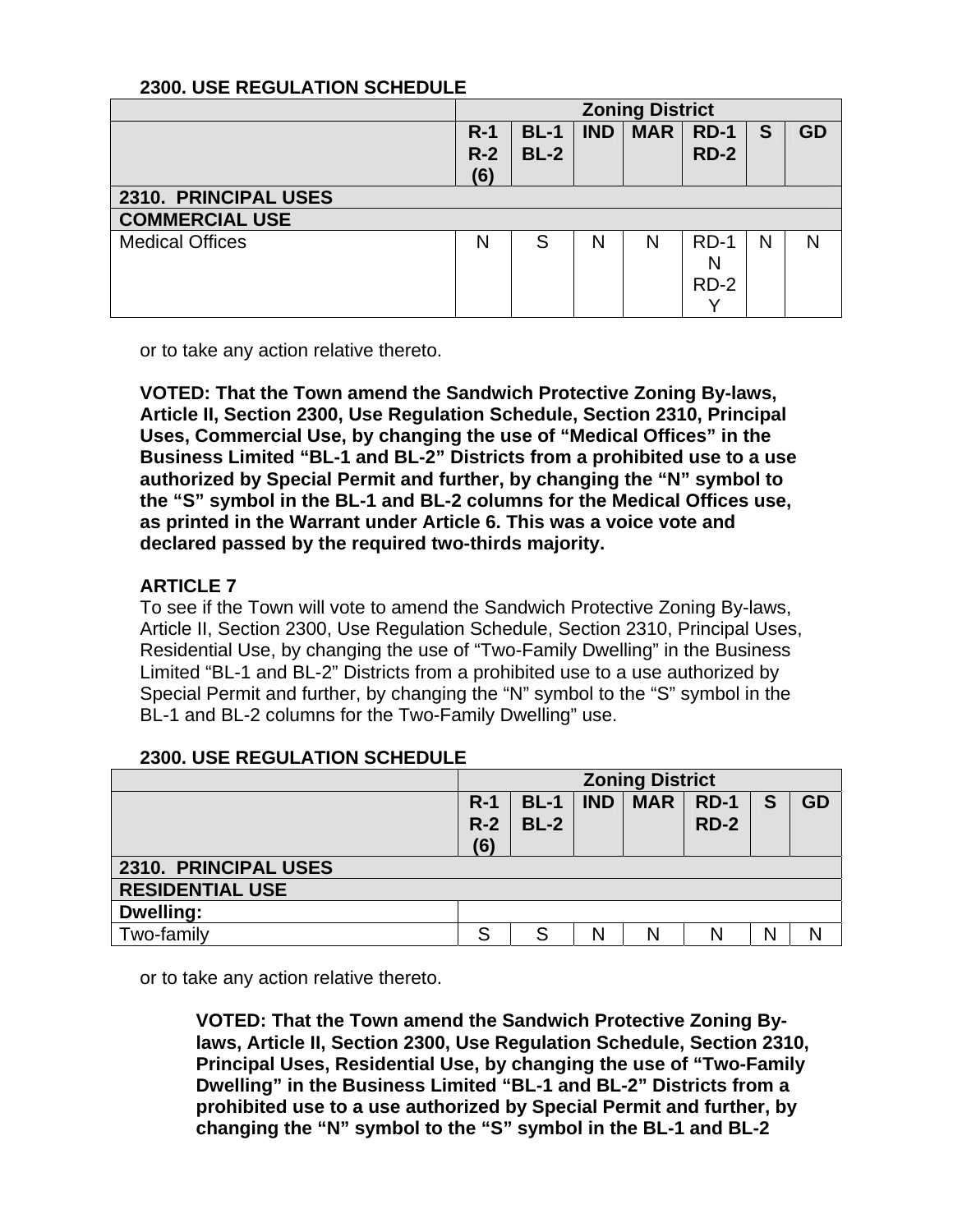## **columns for the Two-Family Dwelling" use, as printed in the Warrant under Article 7. This was a voice vote and declared passed by the required two-thirds majority.**

# **ARTICLE 8**

To see if the Town will vote to amend the Sandwich Protective Zoning By-laws, Article II, Section 2300, Use Regulation Schedule, Section 2320, Accessory Uses, by changing the use of "Accessory Apartment" in the Business Limited "BL-1 and BL-2" Districts from a prohibited use to a permitted use and further, by changing the "N" symbol to the "Y" symbol in the BL-1 and BL-2 columns for the Accessory Apartment" use.

## **2300. USE REGULATION SCHEDULE**

|                                                  | <b>Zoning District</b>                                                                       |  |   |   |  |  |  |  |  |
|--------------------------------------------------|----------------------------------------------------------------------------------------------|--|---|---|--|--|--|--|--|
|                                                  | <b>IND</b><br><b>MA</b><br>$RD-1$<br>$R-1$<br>$BL-1$<br>GD<br>S<br>$RD-2$<br>$BL-2$<br>$R-2$ |  |   |   |  |  |  |  |  |
|                                                  | (6)                                                                                          |  |   | R |  |  |  |  |  |
| 2320. ACCESSORY USES                             |                                                                                              |  |   |   |  |  |  |  |  |
| <b>Accessory Apartment (see Section</b><br>4115) |                                                                                              |  | N |   |  |  |  |  |  |

or to take any action relative thereto.

**VOTED: That the Town amend the Sandwich Protective Zoning By-laws, Article II, Section 2300, Use Regulation Schedule, Section 2320, Accessory Uses, by changing the use of "Accessory Apartment" in the Business Limited "BL-1 and BL-2" Districts from a prohibited use to a permitted use and further, by changing the "N" symbol to the "Y" symbol in the BL-1 and BL-2 columns for the Accessory Apartment" use, as printed in the Warrant under Article 8. This was a voice vote and declared passed by the required two-thirds majority.** 

# **ARTICLE 9**

To see if the Town will vote to amend the Sandwich Protective Zoning By-laws, Article II, Section 2600, Intensity of Use Schedule, by allowing the Board of Appeals the authority to grant exceptions to the front yard dimensional requirements allowing front yard setbacks to be reduced by special permit from the Board of Appeals, to as little as zero, in the Business Limited – 1 Zoning District, notwithstanding any other provisions of the of the bylaw.

| Oce Section 4040 for Multi-Rimity awelling requirements) |       |            |        |            |           |              |        |  |  |  |
|----------------------------------------------------------|-------|------------|--------|------------|-----------|--------------|--------|--|--|--|
|                                                          | $R-1$ | $BL-1$ (a) | $BL-2$ | <b>IND</b> |           | $R-2$   RD-1 | $RD-2$ |  |  |  |
|                                                          |       | <b>MAR</b> |        |            | <b>GD</b> |              |        |  |  |  |
|                                                          |       |            |        |            |           |              |        |  |  |  |
| Minimum front yard in feet (c)                           | 30    | 30(p)      | 30(f)  | 30(f)      | 50        | 40           | 40     |  |  |  |

# **2600. INTENSITY OF USE SCHEDULE**

 $\Omega$  Section 4640 for Multi-family dwelling requirements)

# **And further,**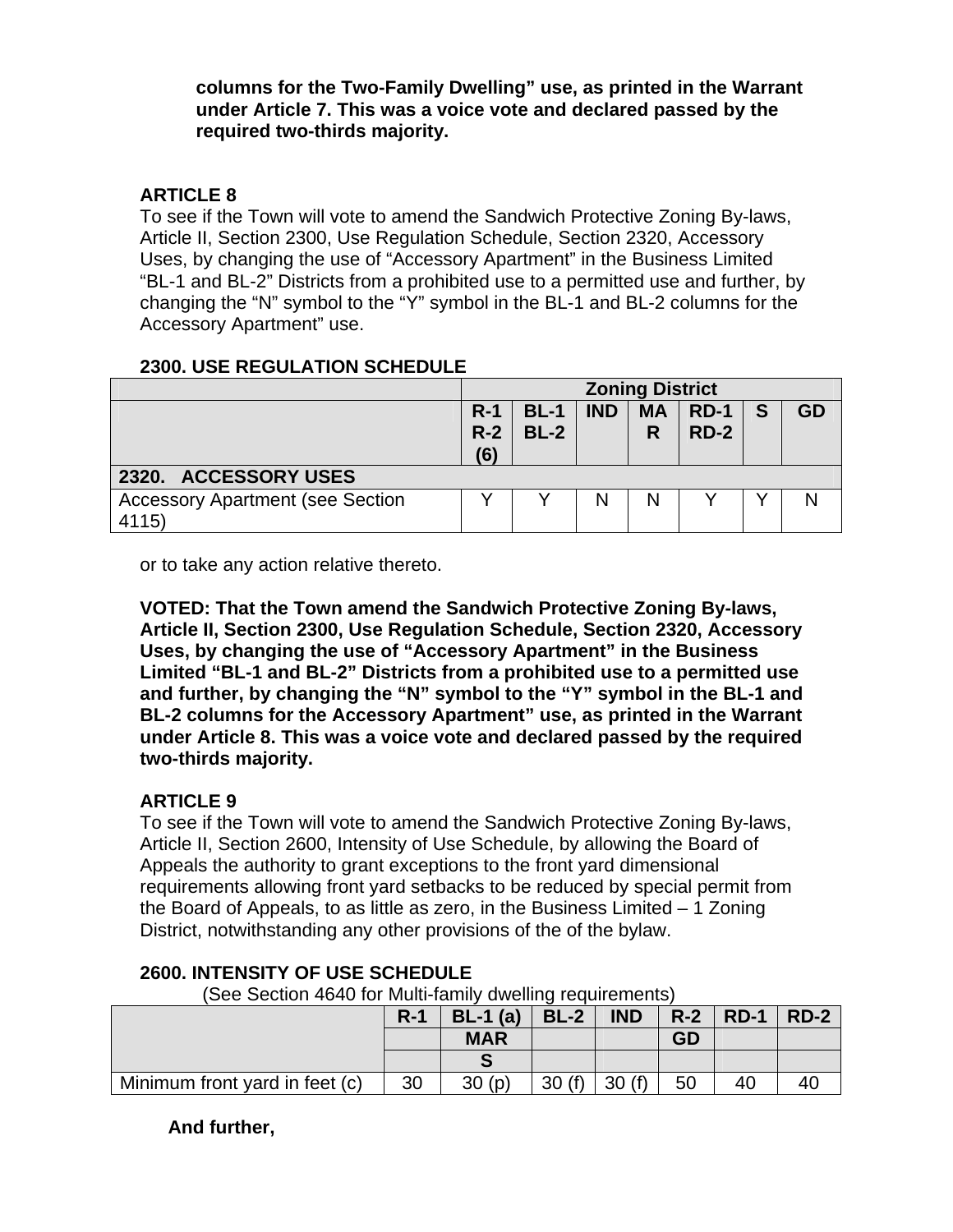To see if the Town will vote to add the following note(s) under the Intensity of Use Schedule (Schedule 2600) Notes:

p. On special permit from the Board of Appeals, front yard setback may be reduced to as little as zero, notwithstanding any other provisions of the bylaw.

or to take any action relative thereto.

**VOTED: That the Town amend the Sandwich Protective Zoning Bylaws, Article II, Section 2600, Intensity of Use Schedule, by allowing the Board of Appeals the authority to grant exceptions to the front yard dimensional requirements allowing front yard setbacks to be reduced by special permit from the Board of Appeals, to as little as zero, in the Business Limited – 1 Zoning District, notwithstanding any other provisions of the of the bylaw, and further, to add note (p) under the Intensity of Use Schedule, Schedule 2600, Notes, as printed in the Warrant under Article 9. This was a voice vote and declared passed by the required two-thirds majority.** 

## **ARTICLE 10**

To see if the Town will vote to amend the Sandwich Protective Zoning By-laws, Article II, Section 2110, Use and Intensity Regulations, by changing the Zoning Districts for the following parcels as shown on Assessor's Map 11, Parcels 240, 241, 242, a portion of 057, 067 and 068, located along both sides of Route 130 in Forestdale, Massachusetts from Residential – 2 Zoning District to Business Limited – 1 Zoning District, totaling approximately 21.3 acres and to modify the present map on file with the Town of Sandwich Planning Department entitled "Zoning Map, Town of Sandwich, Massachusetts dated April 2008" by incorporating the Business Limited – 1 zoning changes for parcels as shown on Assessor's Map 11, Parcels 240, 241, 242, 057, 067 and 068 and all references thereto in the Protective Zoning By-laws accordingly, or to take any action relative thereto.

Sidney Chase, a non-resident, requested the privilege to speak before Town Meeting. On a voice vote the Moderator declared the privilege granted by a majority vote and Mr. Chase was allowed to speak.

Jim Schneider made a motion to move the question. On a voice vote the Moderator declared the motion passed by a two-thirds majority vote.

**VOTED: That the Town amend the Sandwich Protective Zoning Bylaws, Article II, Section 2110, Use and Intensity Regulations, by changing the Zoning Districts for the following parcels as shown on Assessor's Map 11, Parcels 240, 241, 242, a portion of 057, 067 and 068, located along both sides of Route 130 in Forestdale, Massachusetts from Residential – 2 Zoning District to Business**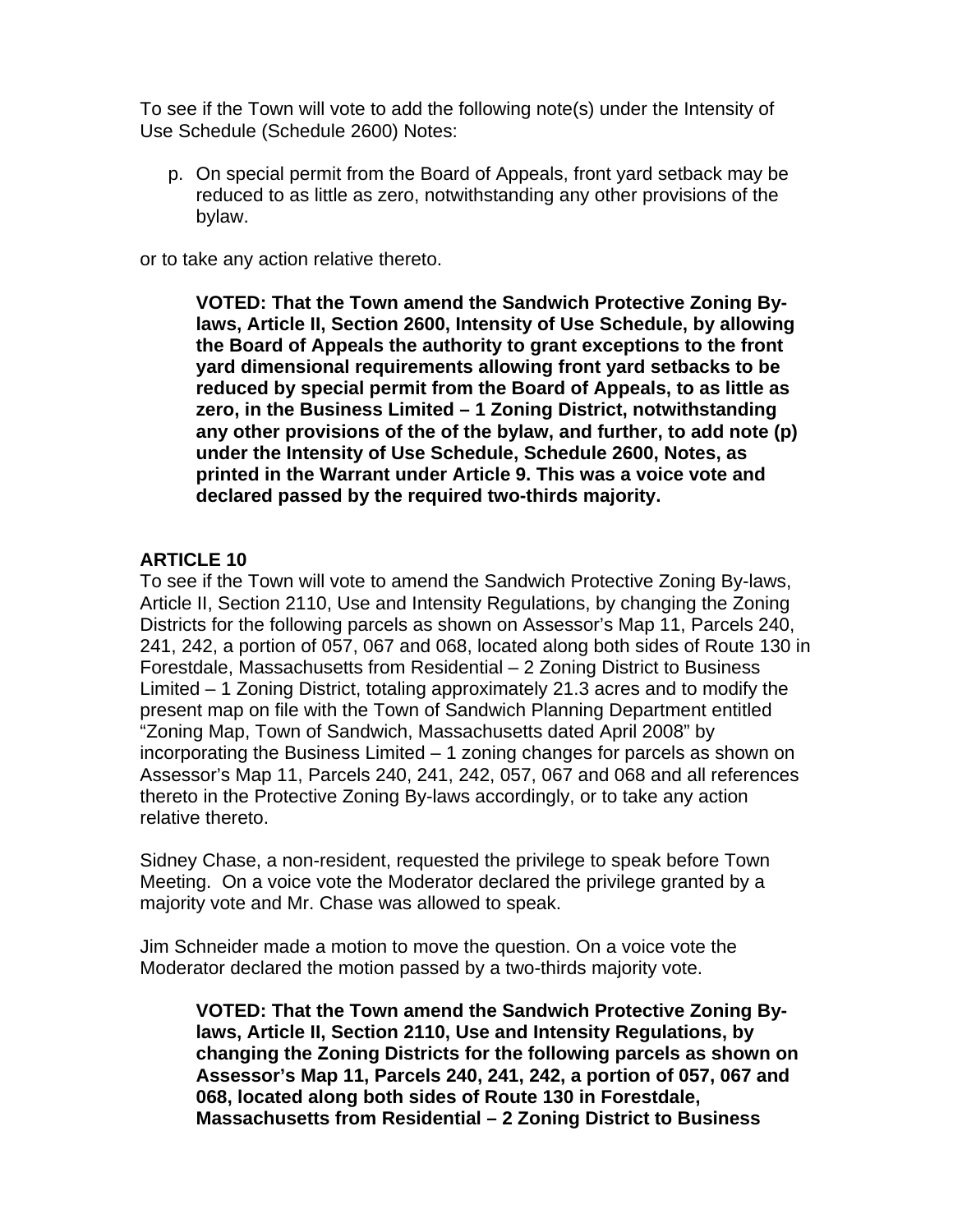**Limited – 1 Zoning District, totaling approximately 21.3 acres and to modify the present map on file with the Town of Sandwich Planning Department entitled "Zoning Map, Town of Sandwich, Massachusetts dated April 2008" by incorporating the Business Limited – 1 zoning changes for parcels as shown on Assessor's Map 11, Parcels 240, 241, 242, 057, 067 and 068 and all references thereto in the Protective Zoning By-laws accordingly, as printed in the Warrant under Article 10. This was a voice vote and declared passed by the required twothirds majority.** 

## **ARTICLE 11**

To see if the Town will vote to amend the 2009 Sandwich Local Comprehensive Plan, Section 1.0, Land Use and Growth Management by designating the "Business Limited BL-1 District in Forestdale" as a Smart Growth Center and further, by adding the descriptive term "BL-1 District in Forestdale" to the four (4) Smart Growth Centers as listed in Section 1.9 of the Sandwich Local Comprehensive Plan, or to take any action relative thereto.

**VOTED: That the Town amend the 2009 Sandwich Local Comprehensive Plan, Section 1.0, Land Use and Growth Management by designating the "Business Limited BL-1 District in Forestdale" as a Smart Growth Center and further, by adding the descriptive term "BL-1 District in Forestdale" to the four (4) Smart Growth Centers as listed in Section 1.9 of the Sandwich Local Comprehensive Plan.** 

# **ARTICLE 12**

To see if the Town will vote to amend the 2009 Sandwich Local Comprehensive Plan, Background, Purpose & Vision Section by adding "Business Limited BL-1 District in Forestdale" to the list of Strategic Planning Areas under Key Features of the Updated Plan of the 2009 Local Comprehensive Plan, or to take any action relative thereto.

**VOTED: That the Town amend the 2009 Sandwich Local Comprehensive Plan, Background, Purpose & Vision Section by adding "Business Limited BL-1 District in Forestdale" to the list of Strategic Planning Areas under Key Features of the Updated Plan of the 2009 Local Comprehensive Plan.** 

# **ARTICLE 13**

To see if the Town will vote to amend the 2009 Sandwich Local Comprehensive Plan, Section 3.0, Economic Development by adding "Business Limited BL-1 District in Forestdale" to the Business Limited Districts and further, by adding "Business Limited BL-1 District in Forestdale" to the four Strategic Planning Areas under Section 3.3